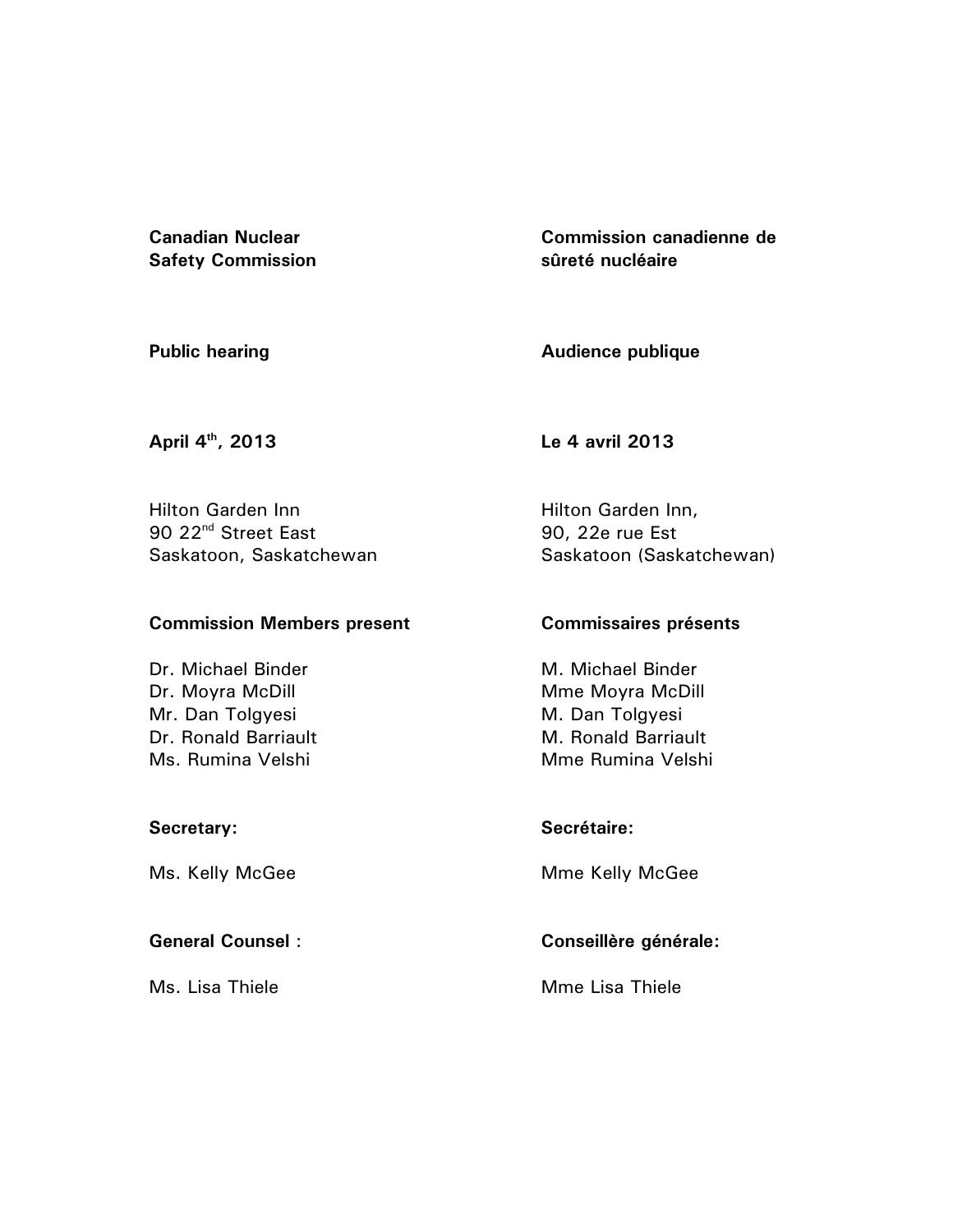### (ii) **TABLE OF CONTENTS**

**PAGE** 

| Opening remarks                                                                                     |    |
|-----------------------------------------------------------------------------------------------------|----|
| $13 - H4.3$<br>Oral presentation by<br>Canada Eldor Inc.                                            | 3  |
| $13 - H4.2$<br>Oral presentation by<br>Dean Classen                                                 | 17 |
| $13 - H4.4$<br>Oral presentation by the<br>Northern Saskatchewan<br>Environmental Quality Committee | 31 |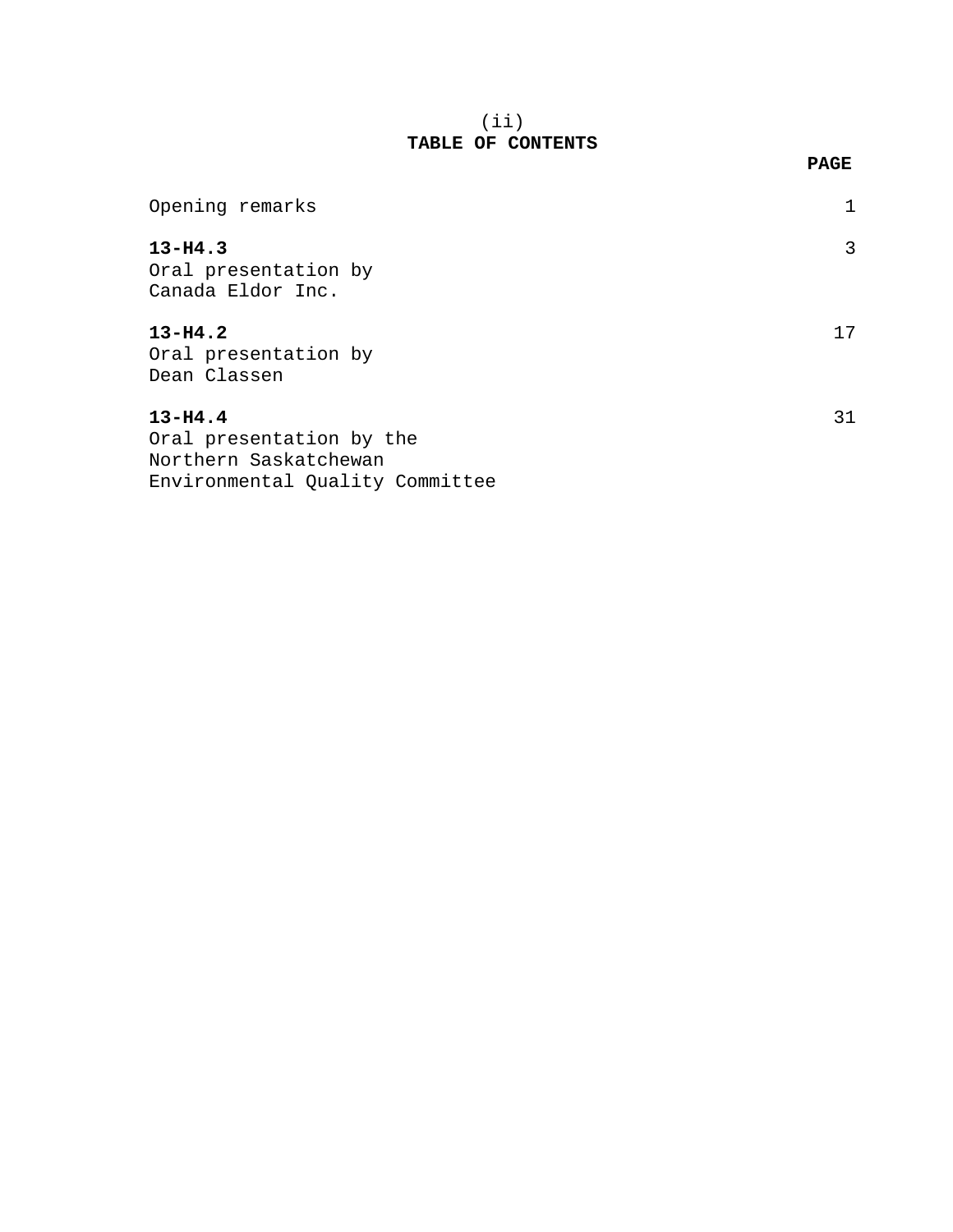Saskatoon, Alberta

--- Upon commencing at 8:33 a.m./ L'audience débute à 8h33

#### **OPENING REMARKS**

**MS. McGEE:** Bonjour, Mesdames et Messieurs. Bienvenue à la suite des audiences publiques de la Commission canadienne de sûreté nucléaire.

Mon nom est Kelly McGee. J'aimerais aborder certains aspects touchant le déroulement des audiences.

The Canadian Nuclear Safety Commission is about to resume the public hearing on the application by Cameco Corporation for the renewal of the licence for the Cameco Beaverlodge decommissioned mine and mill.

During today's business, we have simultaneous translation. Des appareils de traduction sont disponibles à la réception. La version française est au poste 2 and the English version is on channel 1.

Please keep the pace of your speech relatively slow so that the translators have a chance to keep up.

L'audience est enregistrée et transcrite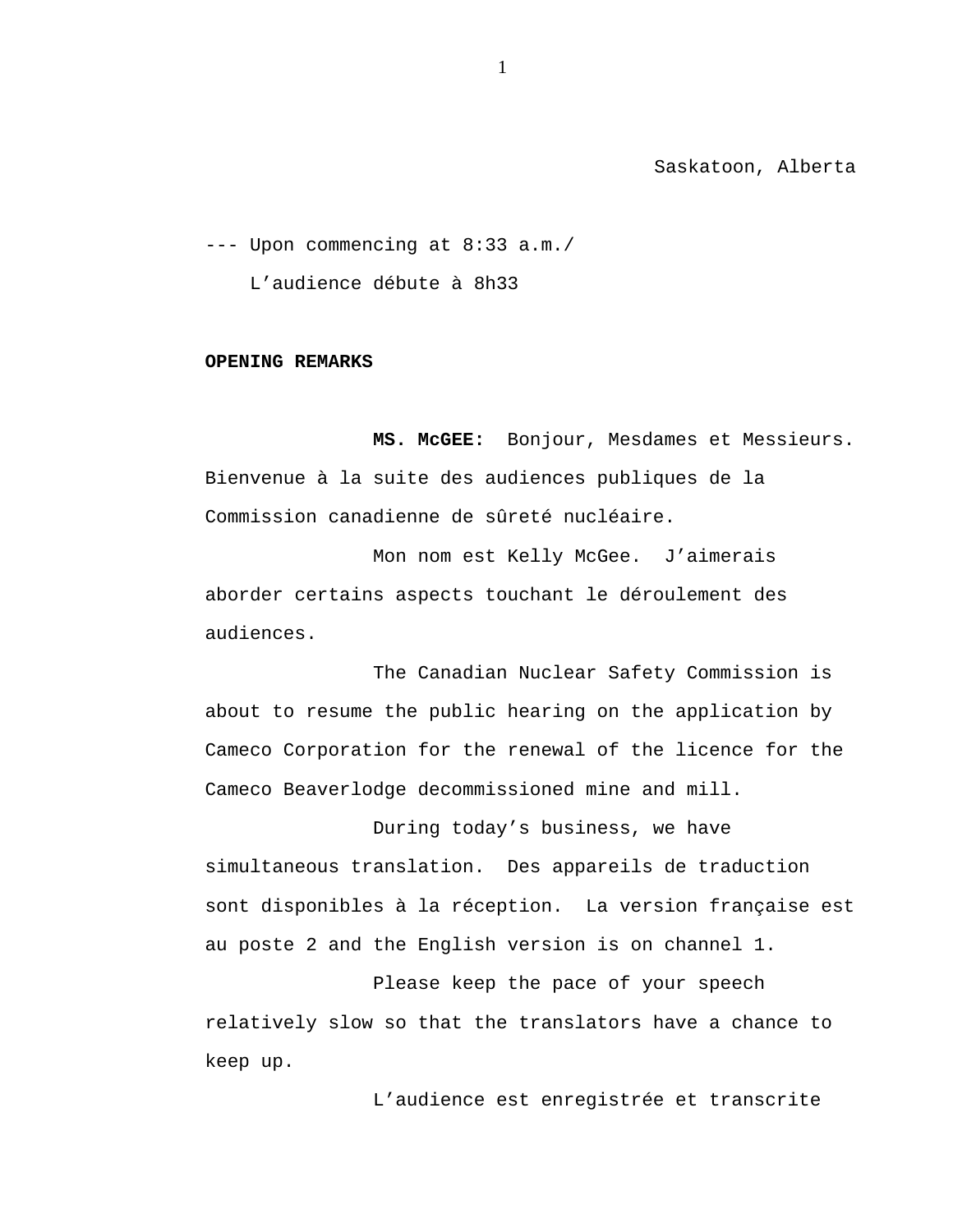textuellement.

I'd also like to note that this proceeding is being video webcasted live and that the proceeding is also archived on the CNSC website for a three-month period after the close of the hearing.

Les transcriptions seront disponibles sur le site web de la Commission dès la semaine prochaine.

To make the transcripts as meaningful as possible, we would ask everyone to identify themselves before speaking, and as a courtesy to others in the room, please silence your cell phones and other electronic devices.

Regarding today's schedule, we will be hearing the three remaining oral presentations from intervenors as per the agenda. After the presentations from the intervenors, there will be a final round of questions from the Commission Members.

The Commission Meeting is scheduled to begin at 11 a.m., but depending on the time required to finish this hearing, it may be begin as early as 9:30 this morning.

Monsieur Binder, Président et premier dirigeant de la CCSN, présidera l'audience publique d'aujourd'hui.

Mr. President.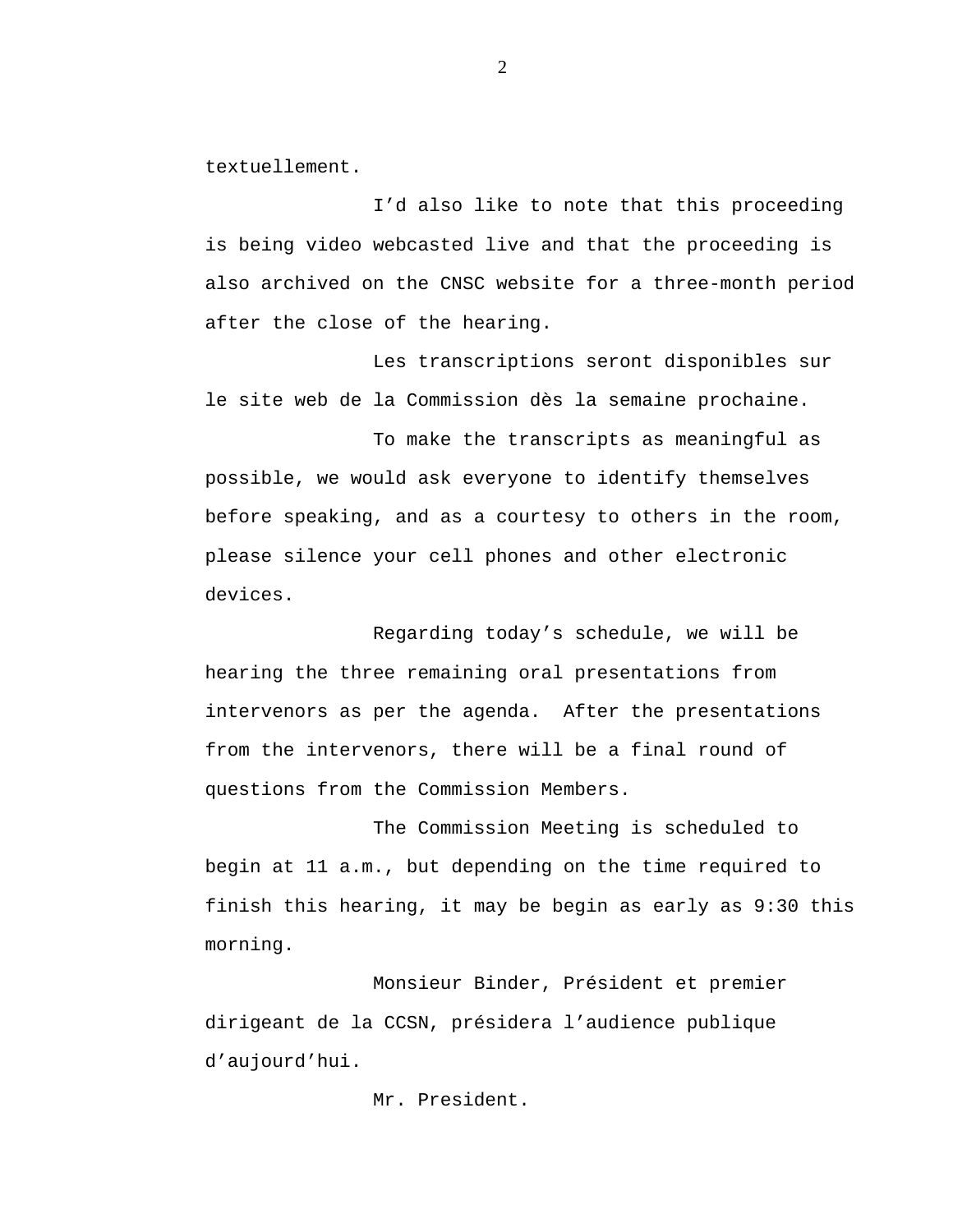**THE CHAIRMAN:** Thank you, Kelly, and good morning to everybody and welcome to the continuation of the public hearing of the Canadian Nuclear Safety Commission.

So I would like to move right into the intervenors and the first presentation today is Canada Eldor Inc. as outlined in CMD 13-H4.3, and I understand that Mr. Thomson will make the presentation.

Sir, the floor is yours.

**13-H4.3** 

**Oral presentation by Canada Eldor Inc.** 

**MR. THOMSON:** Good morning. Good morning, President Binder and Members of the Commission.

My name is Doug Thomson. I'm legal counsel for Canada Eldor. With me on my immediate left is Michael Carter. Michael is the President of Canada Eldor.

Canada Eldor, as you know, is not the licensee, but we kind of feel like the licensee because we're paying the entire shot for everything that Cameco does opposite the Beaverlodge property and it's in that capacity, really, that we're here to speak to you this morning.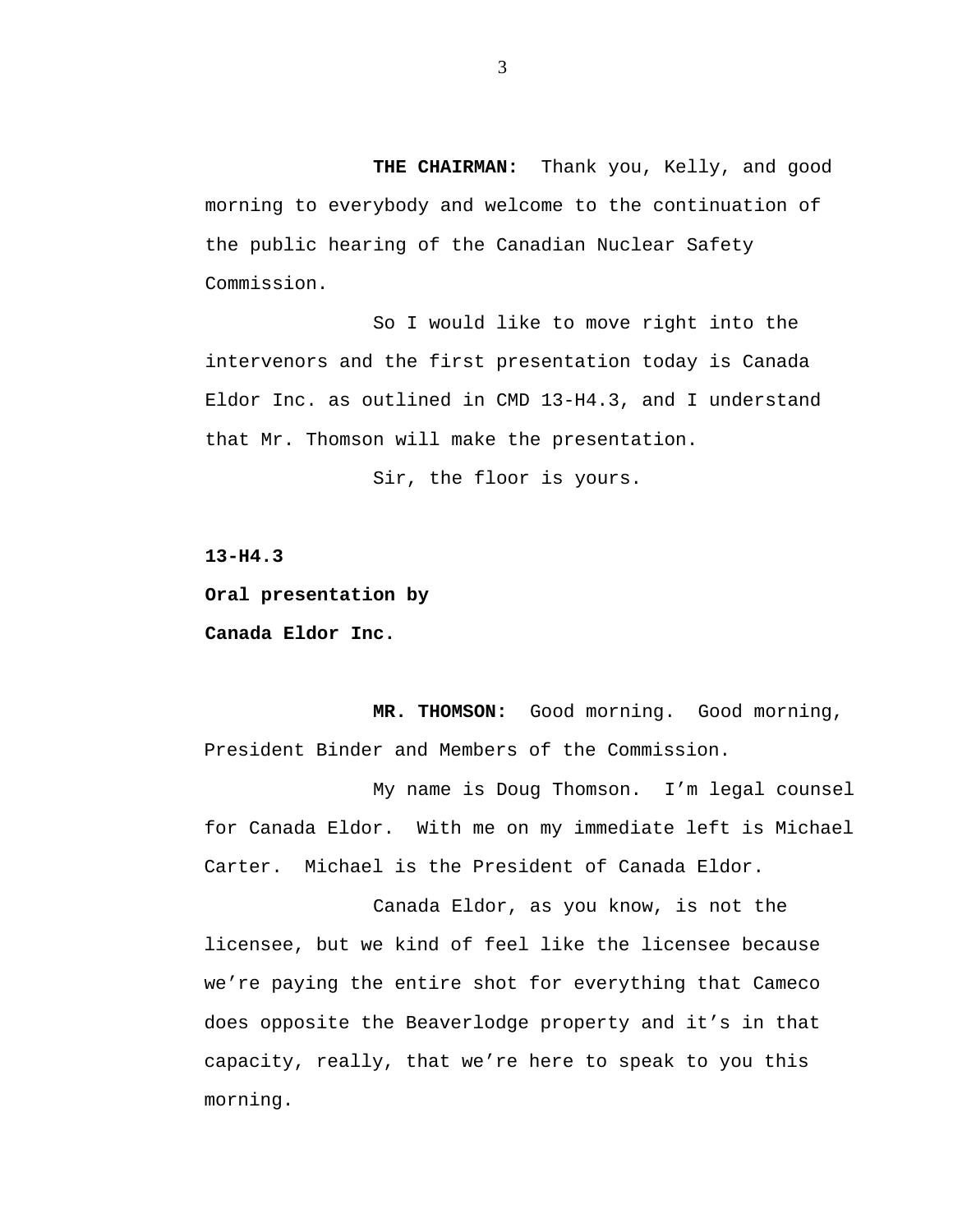Canada Eldor has been actively involved with Cameco over the last four years as the Beaverlodge management framework -- which I want to talk to you some more about this morning -- was developed and as the path forward plan was developed.

I'm not going to take you, with your permission, through our written intervention. It basically says that Canada Eldor fully supports the plan forward and the proposal to transition additional and ultimately all of the Beaverlodge properties into institutional control in the Province of Saskatchewan.

Our written intervention notes, and I think it's worth reiterating, that the Beaverlodge Mine and Mill properties were fully decommissioned in the mid-1980s under the regulatory supervision of your predecessor, the AECB, as I think you know, and that was a process, as we note in our intervention, that was viewed as a leading and groundbreaking process at the time. It was the first time that a major uranium mine and mill had been decommissioned in Canada.

Having listened to the session last evening, I thought instead what I would try to do is address some of the matters that arise from the questions and comments from the Commission and from some of the intervenors last night, in particular, the Saskatchewan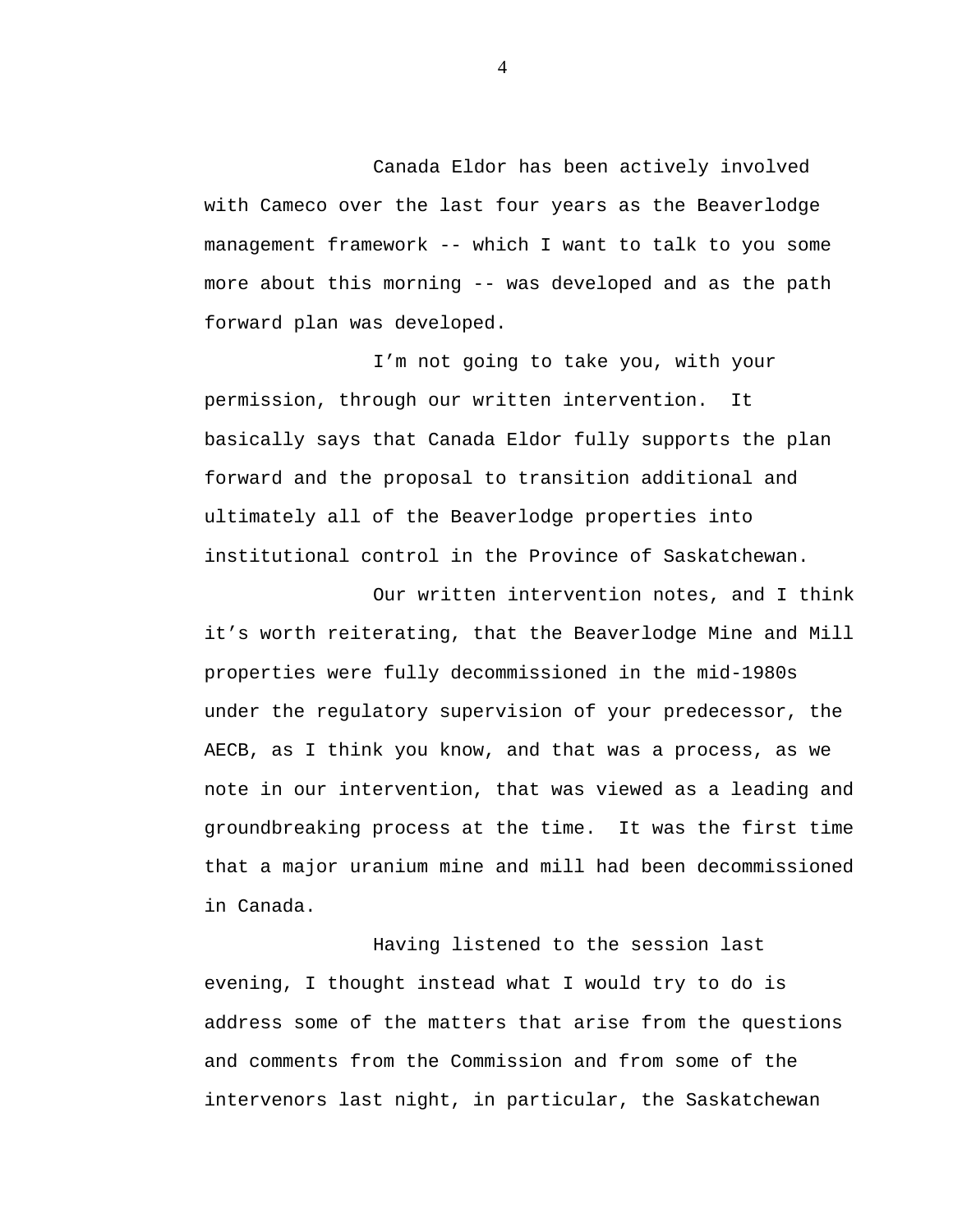Environmental Society. With your permission, I thought that might be more helpful to you.

I want to make sure that the Commission understands the background to how we got here from our vantage point and, in particular, the Beaverlodge management framework, which I want to return to. It was referred to yesterday, but I'm not sure how much detail you were provided with on its specifics.

That management framework was developed over the course of about a year, as I recall, 2009-2010, through the Joint Regulatory Group. The management framework has provided the guiding principles for the work that's been undertaken opposite Beaverlodge since that time.

We realized in 2009 that something like the management framework was needed to provide some structure for the way we were looking at Beaverlodge or we could wander endlessly forever opposite that property, and that was the intent of putting that framework in place, was to provide a well thought out approach to thinking about the site and how to take it forward.

And there's a few keys things that I want to make sure the Commission appreciates about the management framework and about the process that's been followed. The first thing is that the framework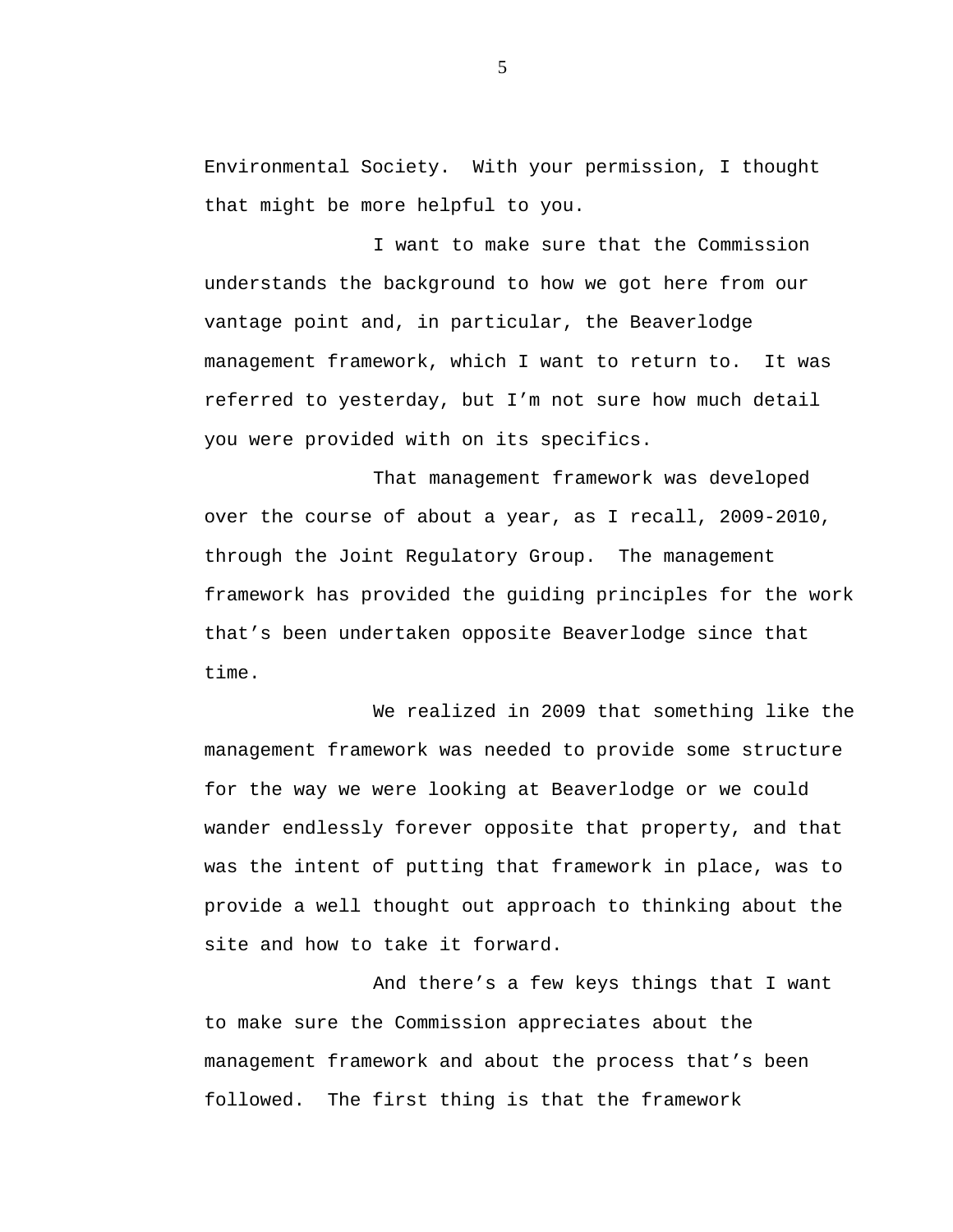contemplates a risk assessment of the Beaverlodge properties and that risk assessment has already been undertaken. The Beaverlodge properties have been put through a risk assessment. That was one of the first steps in the implementation of the management framework process.

The results of that risk assessment, perhaps not surprisingly given that the property was already decommissioned in the mid-eighties, is that all of the risks were judged to be low.

If it had been otherwise, there would have been actions taken at that point to address risks that were deemed to be unacceptable.

Once we were through that part of the process contemplated by the management framework, we then started to -- and when I say we here; I mean Cameco as the licensee, but Eldor as the party paying the bills has obviously had a seat at that table.

We then looked at what remedial actions were possible. Again, not at this point driven by a risk analysis that said things had to be done, but we put on the table a suite of remedial options about things that could be done, and obviously there's no end to the money that could be spent on a property like Beaverlodge. You're probably talking hundreds and millions or more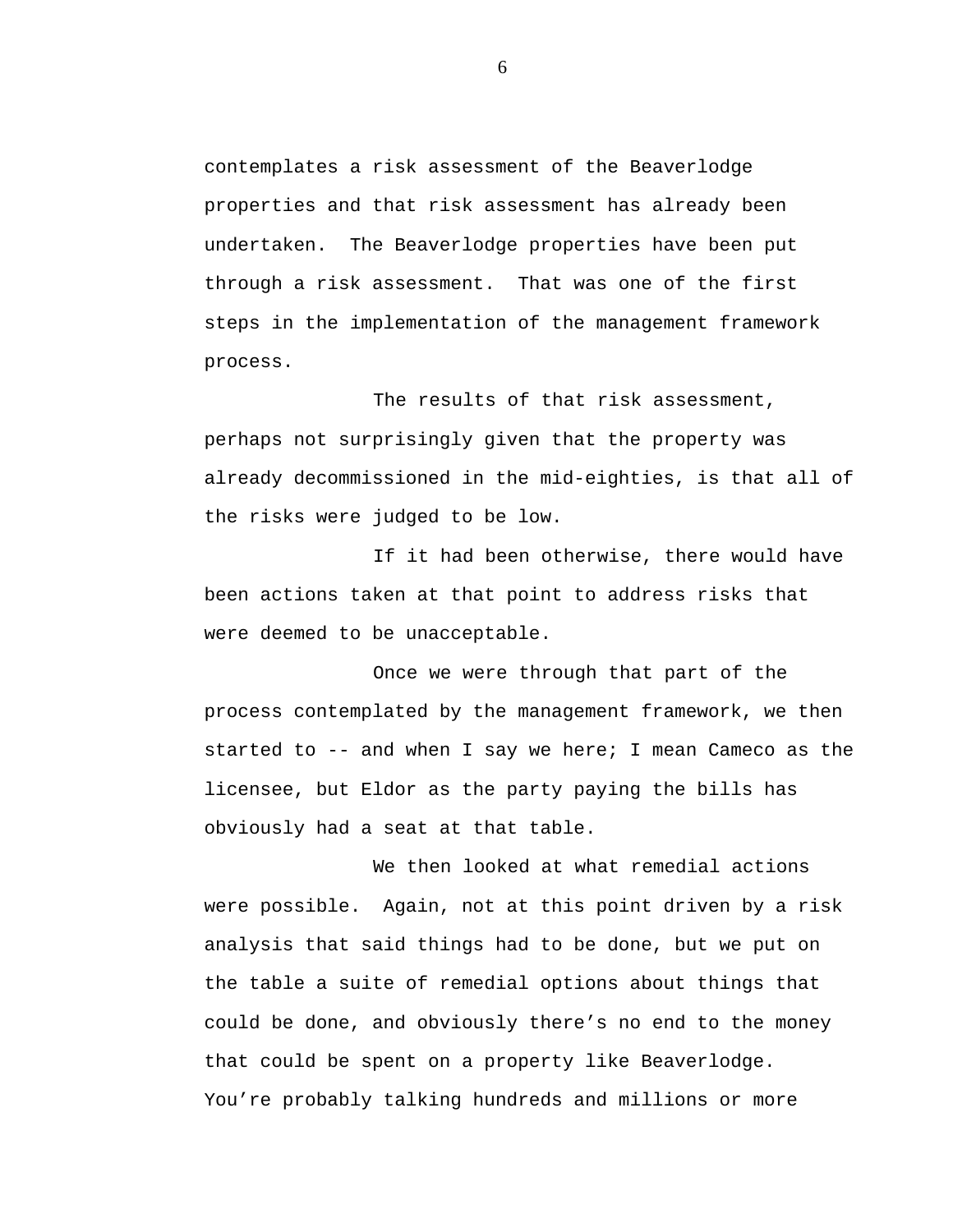money if money was no object. Money was an object and is an object to Canada Eldor.

And we had to find some way to deal with the question. Just because something could be done; should it be done?

So the management framework incorporates - and this is a key component of it -- it incorporates a cost-benefit approach to analysing potential remedial actions. And again, I want to reiterate that those are remedial actions that at that point in the process are not driven by risk, but are driven by some kind of decisionmaking process or framework about what are we going to do among the range of things we could do.

The cost-benefit approach is one that I think is familiar to the CNSC now, if not then. I note just in the last few days that Darlington made a decision about, I think, cooling technology, again based on a costbenefit analysis. I saw that in my email in the last couple of days.

The benefit side of the analysis, as you heard yesterday, was handled by the QSM, the Quantitative Site Model that was again developed by Cameco and funded by Canada Eldor at great expense, and that model provided the decision-making tool to answer the benefit side of the cost-benefit discussion as we looked at possible remedial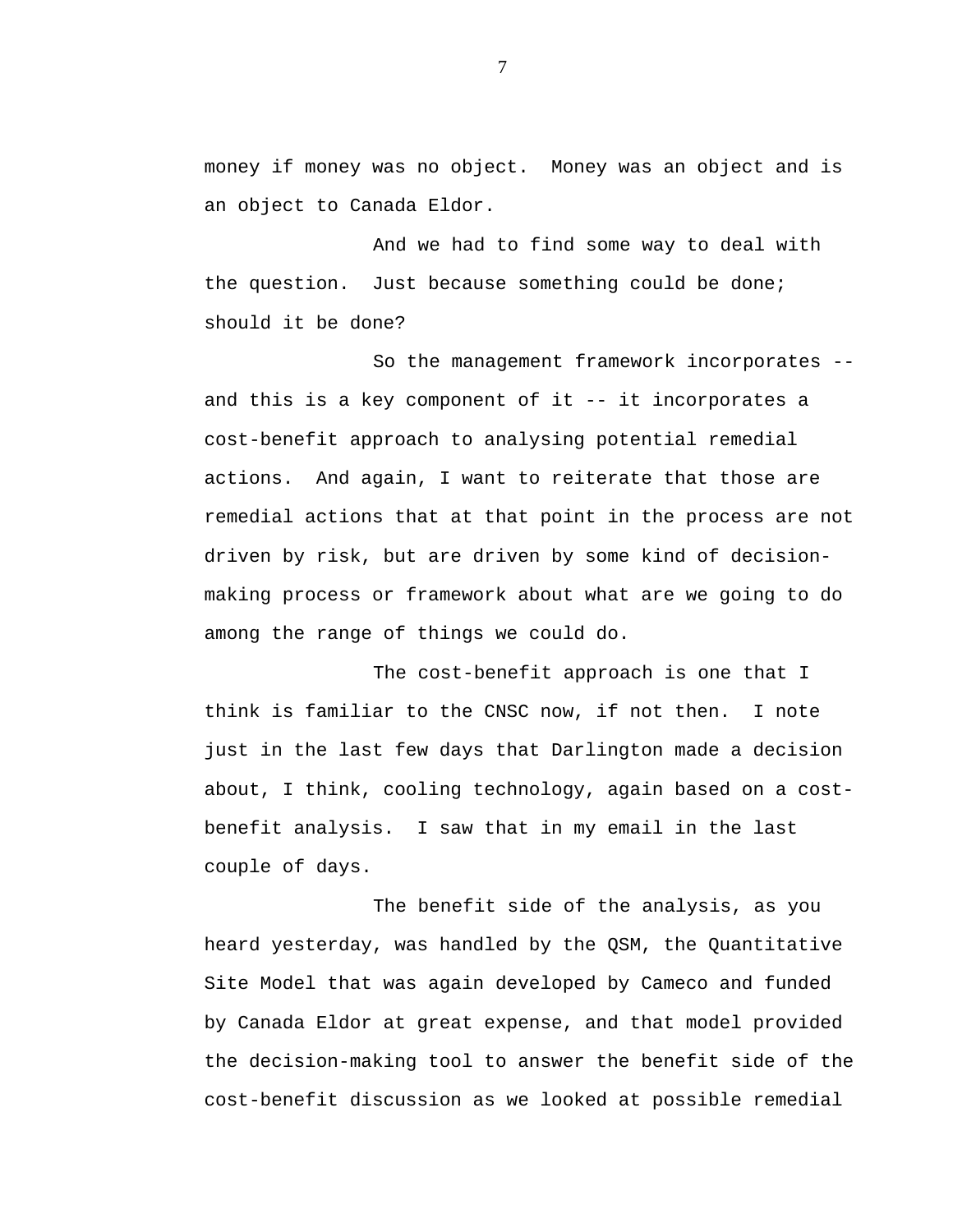options.

So out of that framework, out of those steps, out of that exercise, has emerged the path-forward plan that is the basis of the relicensing application in front of you today.

Canada Eldor supports the gradual transition of the Beaverlodge properties to institutional control in Saskatchewan during and at the conclusion of the requested 10-year licence term.

Why? I know that question was asked yesterday.

Again, I think it's important to take you back to the management framework. The -- the accepted criteria there and this management framework again has been reviewed, developed in conjunction with and approved by the CNSC staff and the Province of Saskatchewan among other stakeholders in Joint Regulatory Group. The accepted criteria in that framework for transitioning properties to institutional control is that they are, "stable or improving."

It doesn't say, and it never contemplated, that the properties would be cleaned up. The Saskatchewan Environment Society, in their intervention last night, expressed concern about the fact that Beaverlodge properties would be transferred to institutional control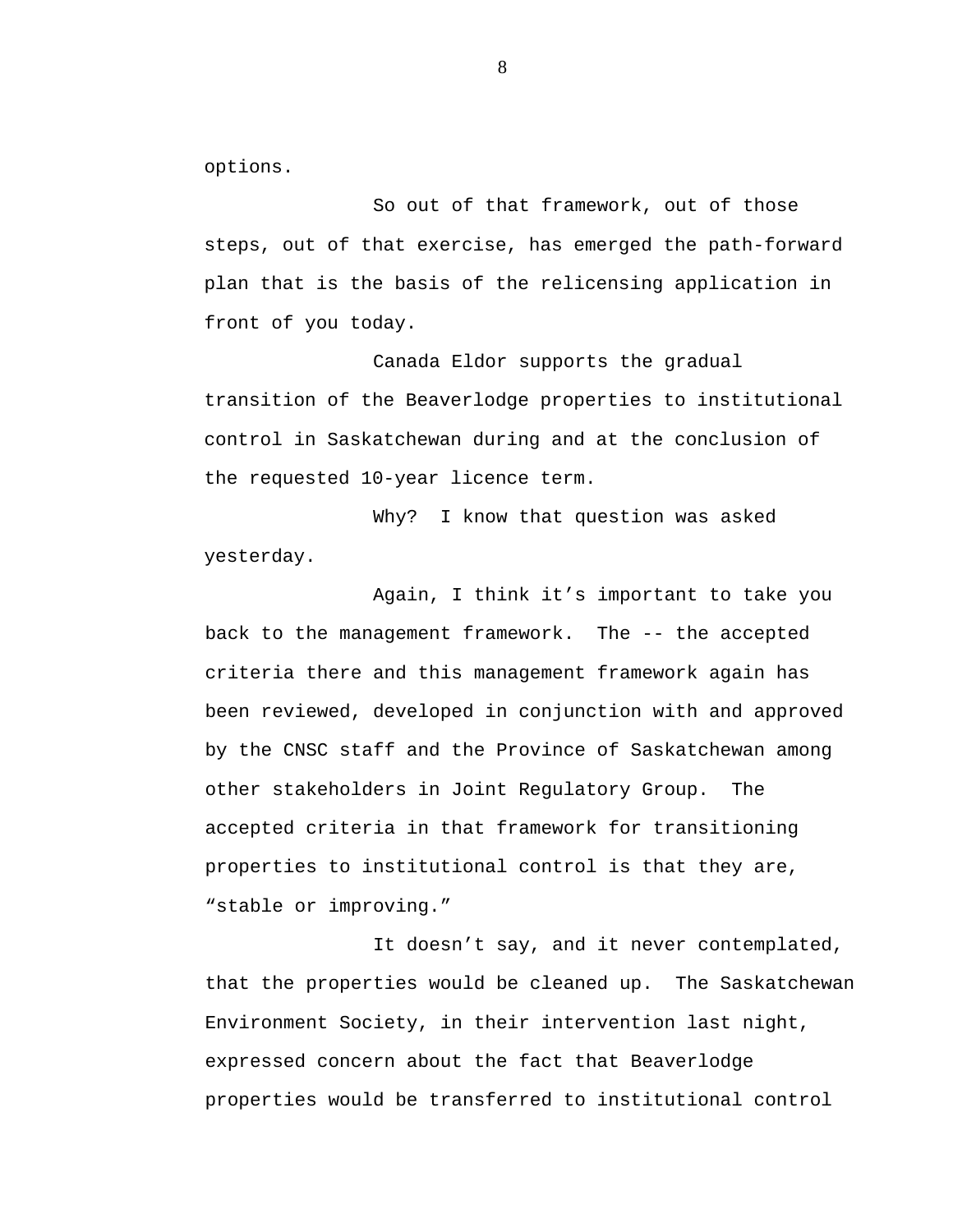while still contaminated. Absolutely; that was always understood by everybody.

There's -- the management framework never contemplated or called for the properties to be cleaned up before they're transferred to institutional control. In fact, if they were cleaned up there'd be no need to transfer them to institutional control. As I think one of the CNSC staff noted yesterday, the whole concept of institutional control implies that there are aspects to the properties that need continued government supervision.

So that was well-understood by everybody in the Joint Regulatory Group, including the Province and is clearly set out in the management framework.

Why does CN -- Canada Eldor support the transition to institutional control? We are looking for -- as one of the CNSC staff said yesterday, we're looking for regulatory efficiency. And hopefully that's something that everybody as a taxpayer would support. I mean, we are essentially here spending taxpayer dollars and one of our mandates we perceive it at Canada Eldor is to spend those dollars prudently and wisely.

The Beaverlodge set of properties have been through a rigorous three-year process, as I just have outlined, considering first the risks of those properties and beyond that analyzing the possible remedial options on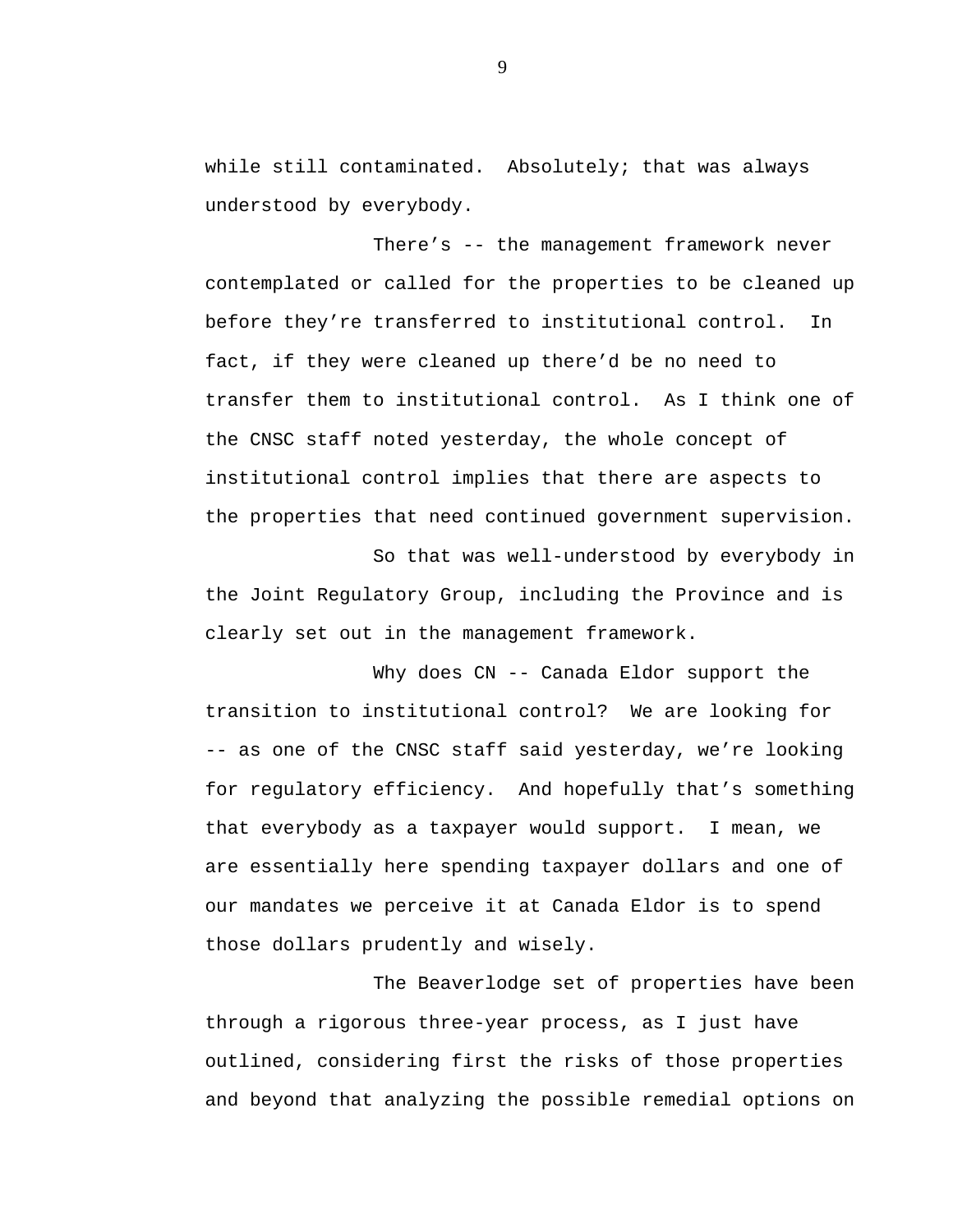a cost/benefit analysis once it was determined that they did not present a material risk. That process itself has been very expensive. And we believe it's been very thorough. Canada Eldor has hired its own experts in that process to support the work -- the good work at Cameco and the internal and external resources that it has brought to bear on that process.

We now have what we believe is a robust, well-considered, well-thought out and principled approach to a path forward opposite Beaverlodge that's reflected in the path forward document and the relicensing application in front of you. And we respectfully ask the Commission to support that moving forward.

### **THE CHAIRMAN:** Thank you.

Okay. Questions?

First of all let me say if you ever want to be a licensee it will be a pleasure for us to put you under our oversight.

**MR. THOMPSON:** I'll take that under advisement.

(Laughter)

**THE CHAIRMAN:** Ms. Velshi.

**MEMBER VELSHI:** Thank you, Mr. President.

And thank you for the comprehensive

discussion of the management framework.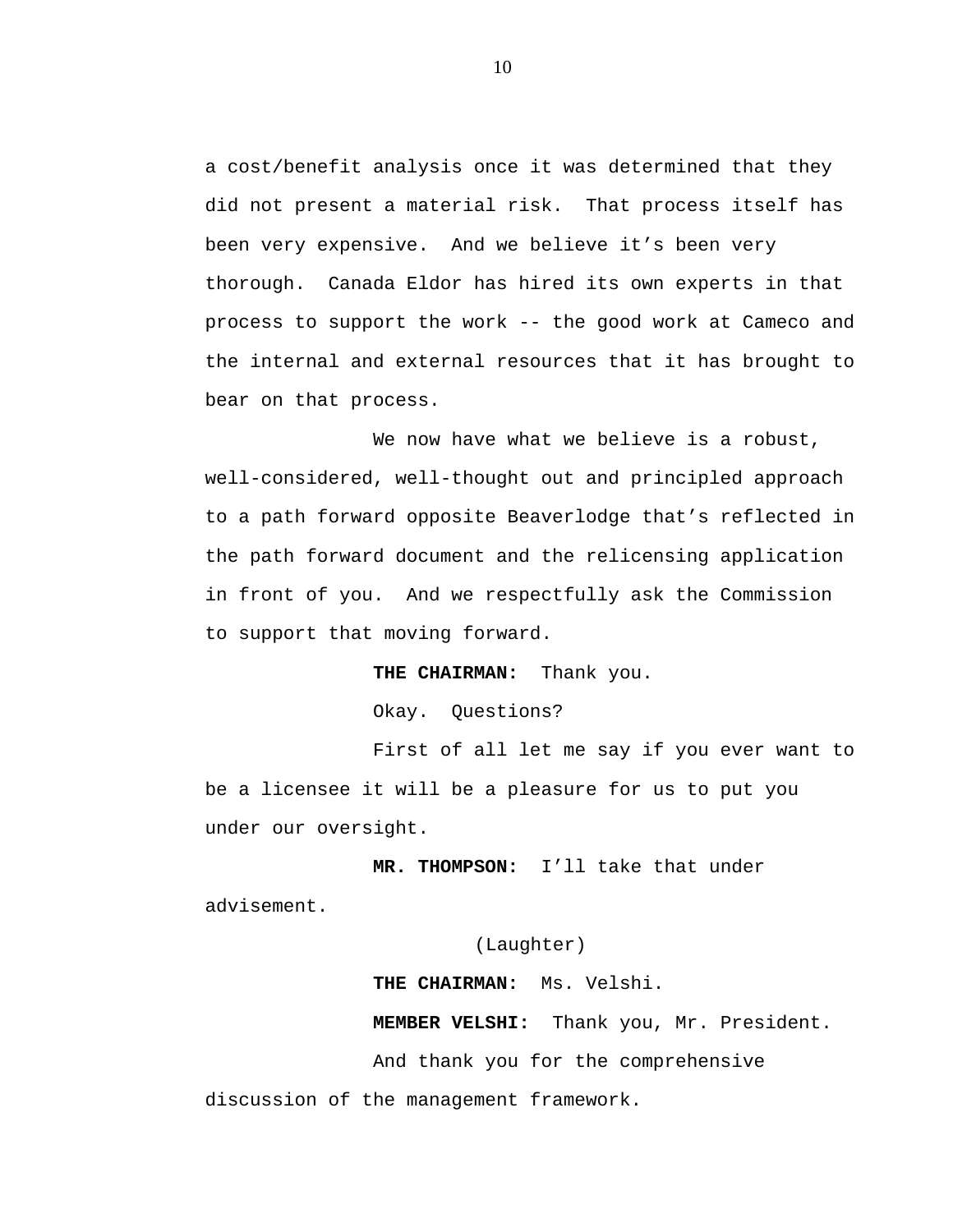So one of the questions that you probably heard yesterday evening that was asked was what provisions have you made in the funding for any future remediation opportunities? You talked about cost/benefit analysis, and perhaps today it doesn't make economic sense to pursue a certain path but down the road perhaps with newer technology it may. And is there any provision for that?

**MR. CARTER:** The -- if I can respond to that?

The Institutional Control Program calls for companies that are putting their properties into institutional control to provide three things to the government:

The first thing is sufficient money as a deposit for ongoing monitoring for forever, basically. The plan is set up on the basis that you put the money in, the money earns interest or what have you, and that interest is used to do the monitoring.

The second thing is what everybody calls a rainy day fund, which is money that is put in to cover unexpected eventualities.

The third thing which we have done, and others have put their properties in are doing the same thing, is you provide a guarantee to the Saskatchewan government that if they run out of money, you're still on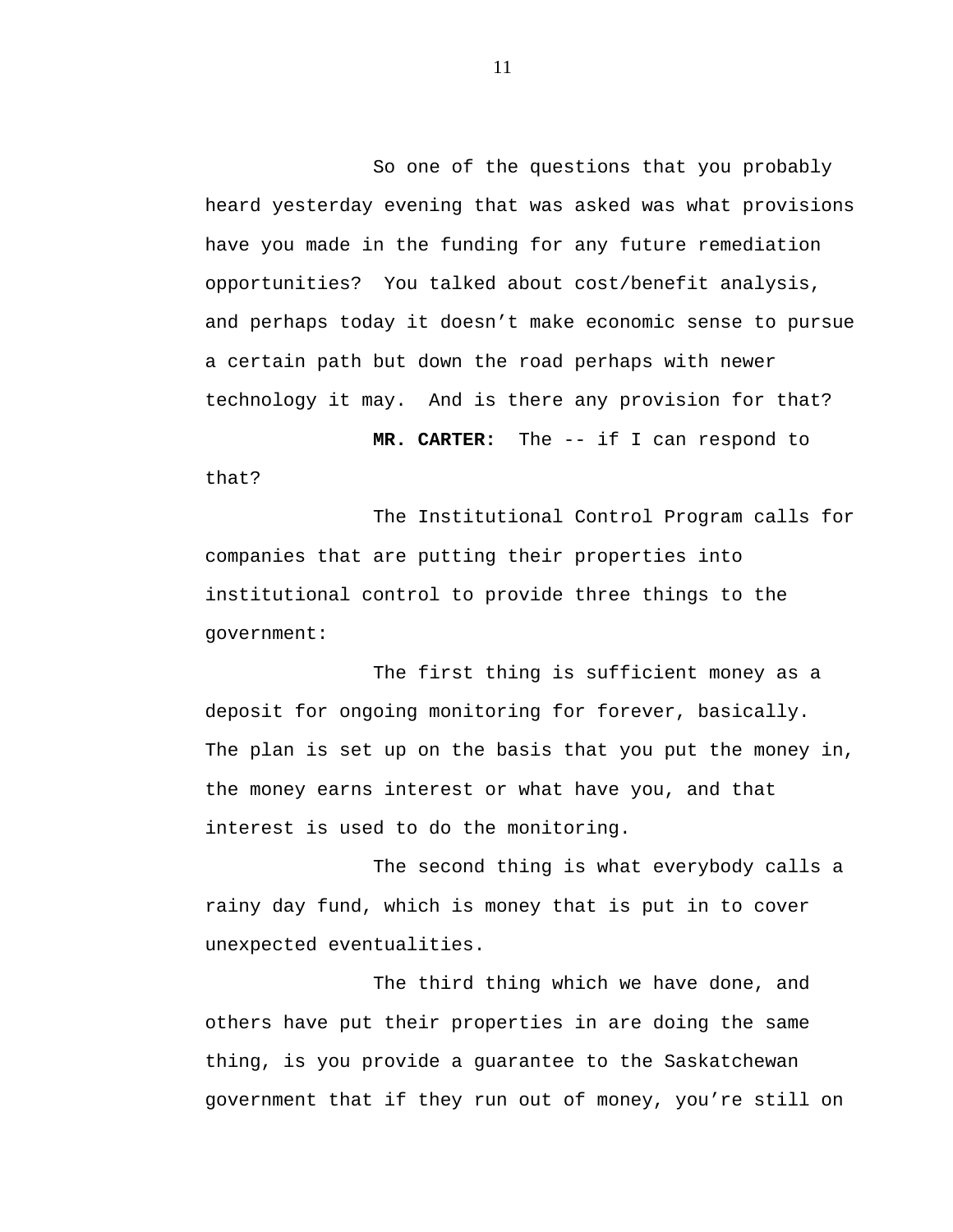the hook.

So Saskatchewan has a guarantee from the Canadian government that in the event that they believe more work is needed on the properties, the Canadian government stands behind the need for -- to provide funds for that.

**MEMBER VELSHI:** Thank you. Another concern that was raised yesterday was about a regional approach to these remediation activities. And, you know, I'm not sure besides Beaverlodge whether Eldorado had other uranium activity in the area. But if you recall there was a map shown. Can you comment on that; on that regional approach recommendation?

**MR. THOMPSON:** I'm not sure that Canada Eldor is the -- is the right party to be commenting on that, to be frank.

I mean, our focus has been on the properties that Eldorado Nuclear, now Canada Eldor, owned and operated. I understand there are other legacy issues out there, one of which you're going to be dealing with later this morning.

Obviously, that's part of a bigger picture. You'd like to think that at some level a holistic approach is being taken to thinking about that on a larger scale. But obviously our -- those -- one of the complications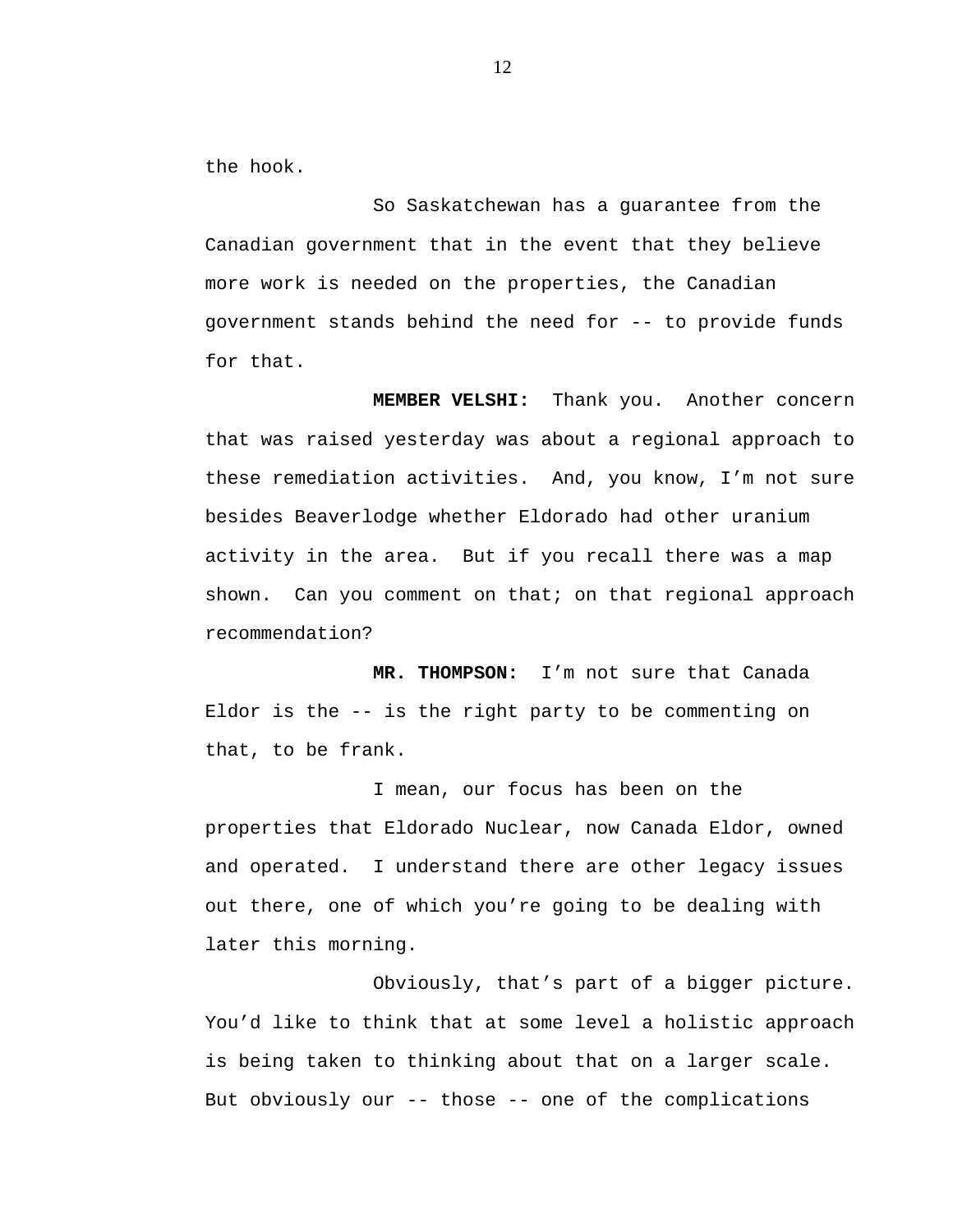here is the Beaverlodge site has already been through a decommissioning process; some of the other ones may not have been. They may be at different stages in, you know in their life or their decommissioning life.

We're very focused on getting to the next stage opposite the Beaverlodge set of properties.

#### **THE CHAIRMAN:** Question?

First of all let me start, I'm trying to understand how Eldor has an end-game to all of this.

Are you -- do you believe the end of the 10 years all the properties will be transferred? I mean, that's your desire to see under this particular licence? And what is the total cost of Beaverlodge cleanup? Does anybody have -- does anybody have a number? From the past and for the future, what's the total cost?

**MR. CARTER:** I can't give you an exact number. I can tell you that in terms of our present provision, our forecast for the future it's approximately \$18 million. That's ongoing from January  $1<sup>st</sup>$  of this year.

Prior to that over the last three or four years we've been spending, order of magnitude, about \$2 million a year. So say another 8 million put to that.

Prior to that I'm not -- I'm not too sure. I don't know what the cost of the original decommissioning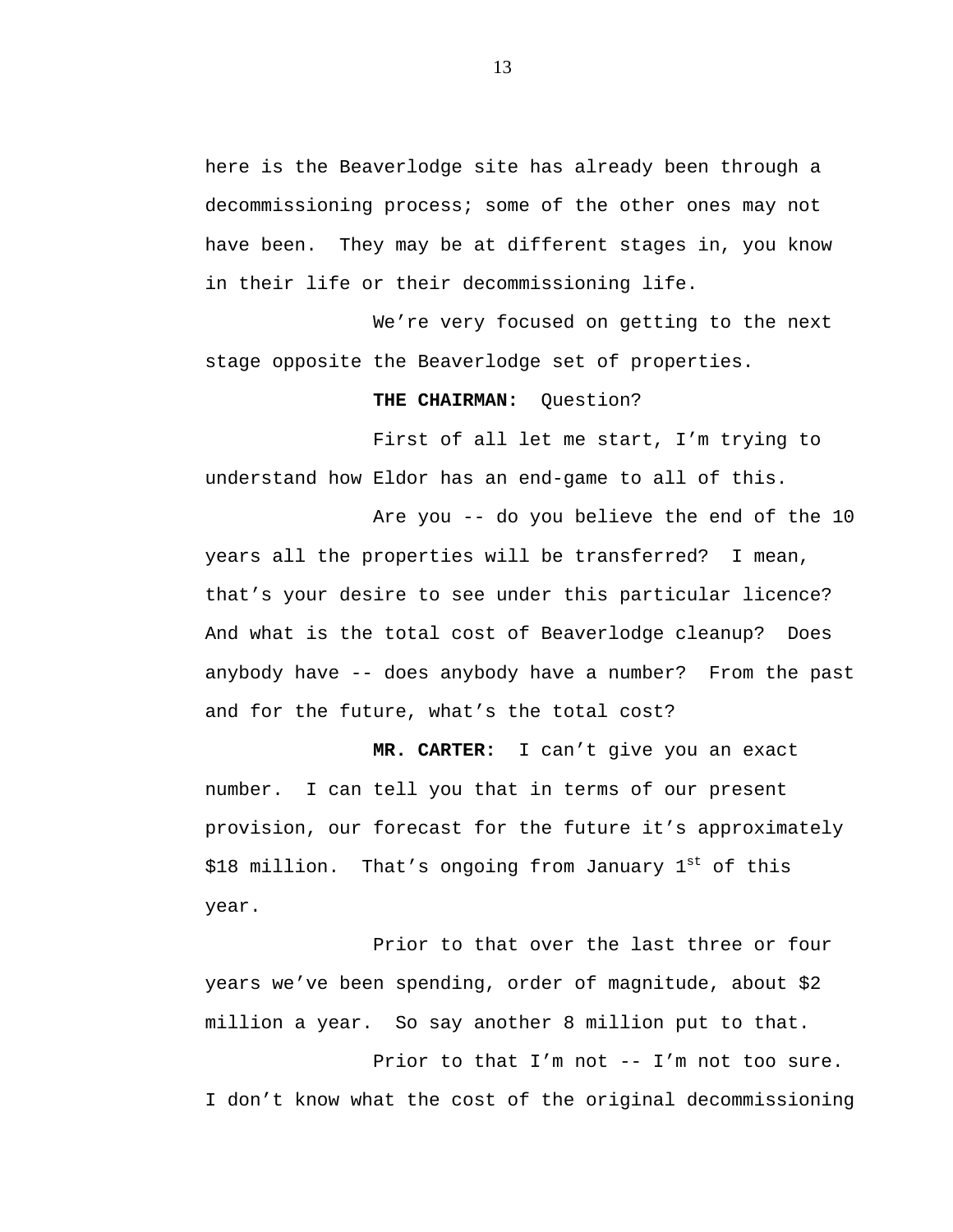was back in the 1980s. Post the decommissioning until the early 2000s, the costs were generally running in the sort of hundreds of thousands a year, which was just a monitoring program.

So not including the decommissioning, as a wild guess you're looking at 30, 35 million, I would guess.

**THE CHAIRMAN:** So knowing a little bit about Ottawa budget processing, all of these liabilities are hooked onto the fiscal because on the long-term -- I'm just trying to make sure that the money's there.

**MR. CARTER:** When Canada Eldor is a rename -- is the renamed Eldora Nuclear. So it's the same company that actually operated the mine way back when. In 1988 it sold all its assets to a new-form company called Cameco and retained some liabilities. It then sold its shares in Cameco and generated some cash from that. That cash was left in the company to provide for ongoing liabilities.

There was significant liability in the Port Hope area, which we have agreed with Cameco on whose liability that is at this stage. So Canada Eldor has no longer any liability in the Port Hope area.

There were other liabilities relating to retired employees and their pension plans and health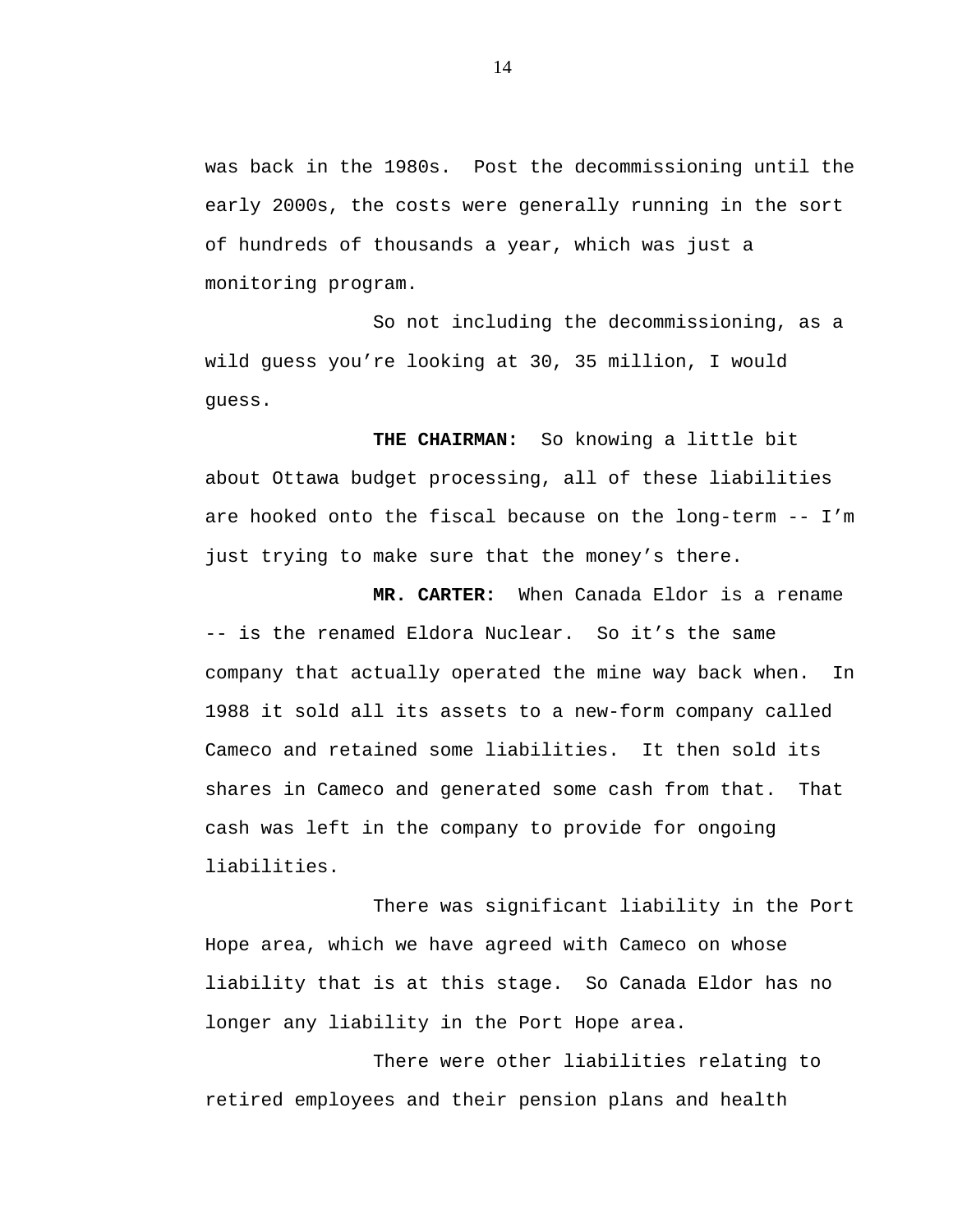benefits and that sort of thing, and Beaverlodge.

At this stage Canada Eldor has 25 million I think, roughly, in cash. That's about its only asset. So if the costs of this exceed 25 million, plus there's still some residual health benefit stuff but it's -- say it's a million or two million dollars. If the costs exceed it, Canada Eldor is an agent of the Crown and what that means is an agent Crown Corporation the government stands fully behind it. It can't go broke. The government has to put up money to support it.

So at present this is not on the government books because it was provided for at the time of sale back in 1988. If the costs exceed about 25 million in the future then it will start showing up on Canada's books.

**THE CHAIRMAN:** By the way, I was very glad to hear that you were -- you did approve the joint regulatory group plan, so you now feel very comfortable that anything that was reasonably doable is in this particular plan?

**MR. THOMPSON:** Yes, I can tell you Mr. Carter and I personally have spent a considerable period of time over the last four years being involved with Cameco as the management framework was developed, as the risk assessments were done, as the path forward plan was developed. I mean, we've put Cameco through the wringer,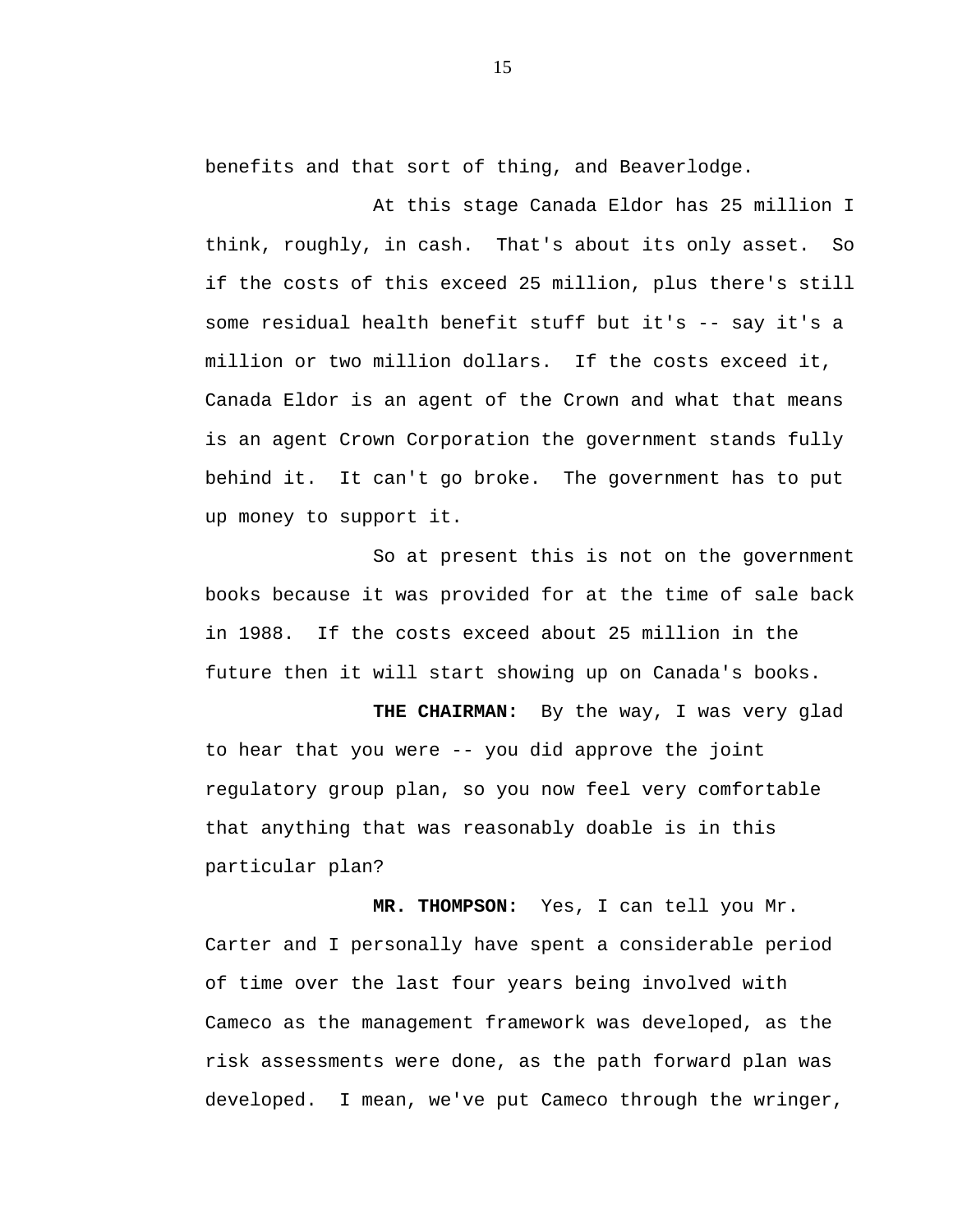you know, testing their analysis, their thought process. We're very comfortable with where this is all landing.

**THE CHAIRMAN:** So in your view, again, of this licence period, the 10-year licence, most of the properties will be eligible for the institutional control transfer?

**MR. THOMPSON:** That is our hope and that will obviously be dependent, in part, on the monitoring that is undertaken on these various properties over the next several years.

As I think Cameco indicated yesterday, there are a suite -- I think there are 62 properties within the Beaverlodge complex that haven't been transferred to institutional control yet if I have my math right. There are a number of those properties that Cameco and we believe are probably ready to be transferred to institutional control.

In the shorter-term, there are a number of properties that will require monitoring after certain remedial work that's contemplated and the path forward is undertaken to understand how those properties are performing environmentally.

And, you know, the brass ring at the end of that in 10 years would be all of the regulatory agencies and stakeholders agree that everything is ready to go to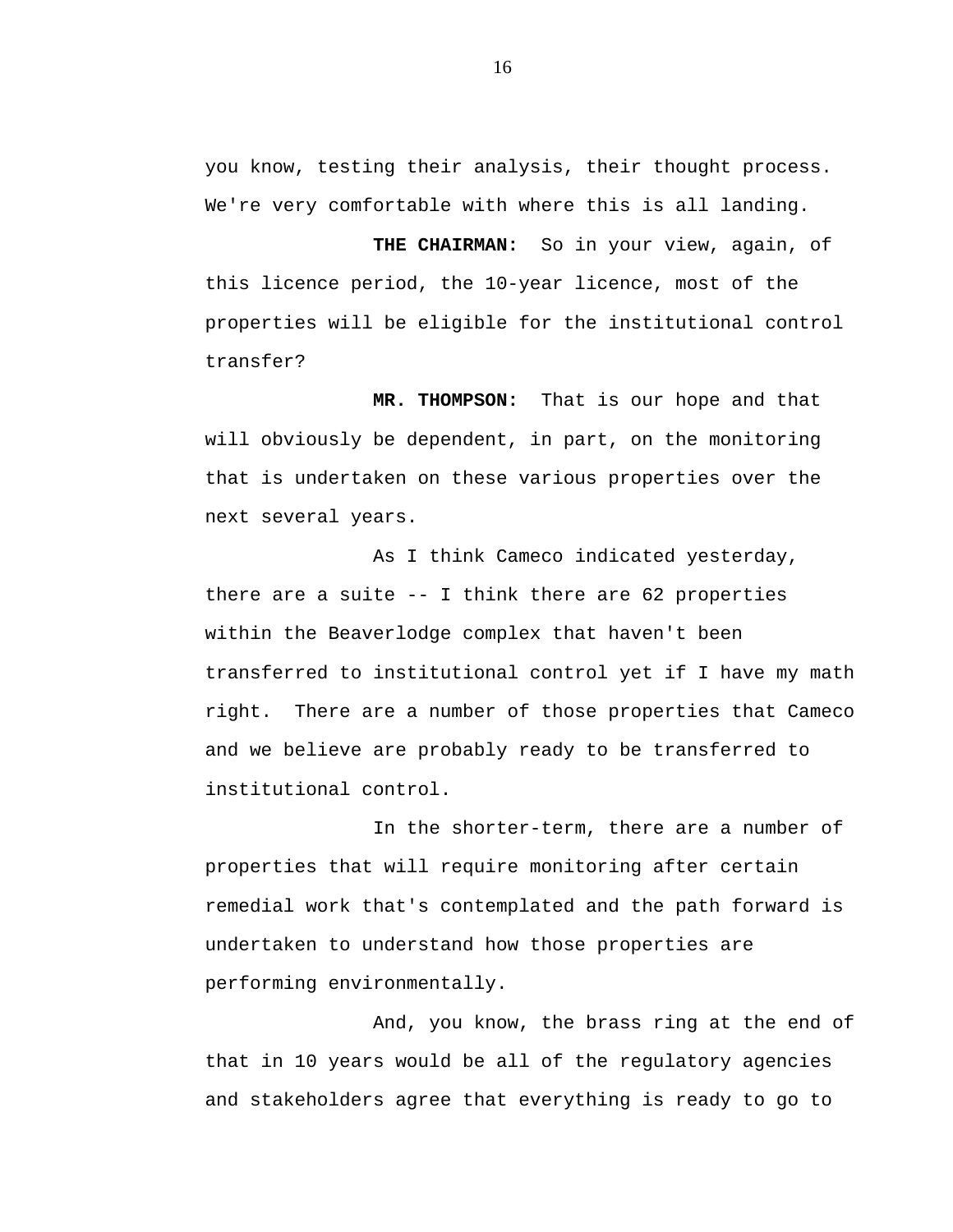IC. If it's not, then we'll deal with that reality at that point.

**THE CHAIRMAN:** Okay, thank you. Anybody else?

Thank you very much. Always good to hear from bankers on this.

#### **(LAUGHTER/RIRES)**

**THE CHAIRMAN:** Our next presentation is - let me see -- the next presentation is for Mr. Classen as outlined in CMD 13-H4.2.

Mr. Classen, the floor is yours.

**13-H4.2** 

**Oral Presentation by** 

**Dean Classen** 

 **MR. CLASSEN:** Good morning, Board. My name is Dean Classen. I am a life-long resident of Uranium City and currently the chair of the Northern Settlement Uranium City Local Advisory.

I've seen the rise and fall of Eldorado Mine, from delivering diesel fuel to Eldorado Beaverlodge operation, and I currently supply the contractors doing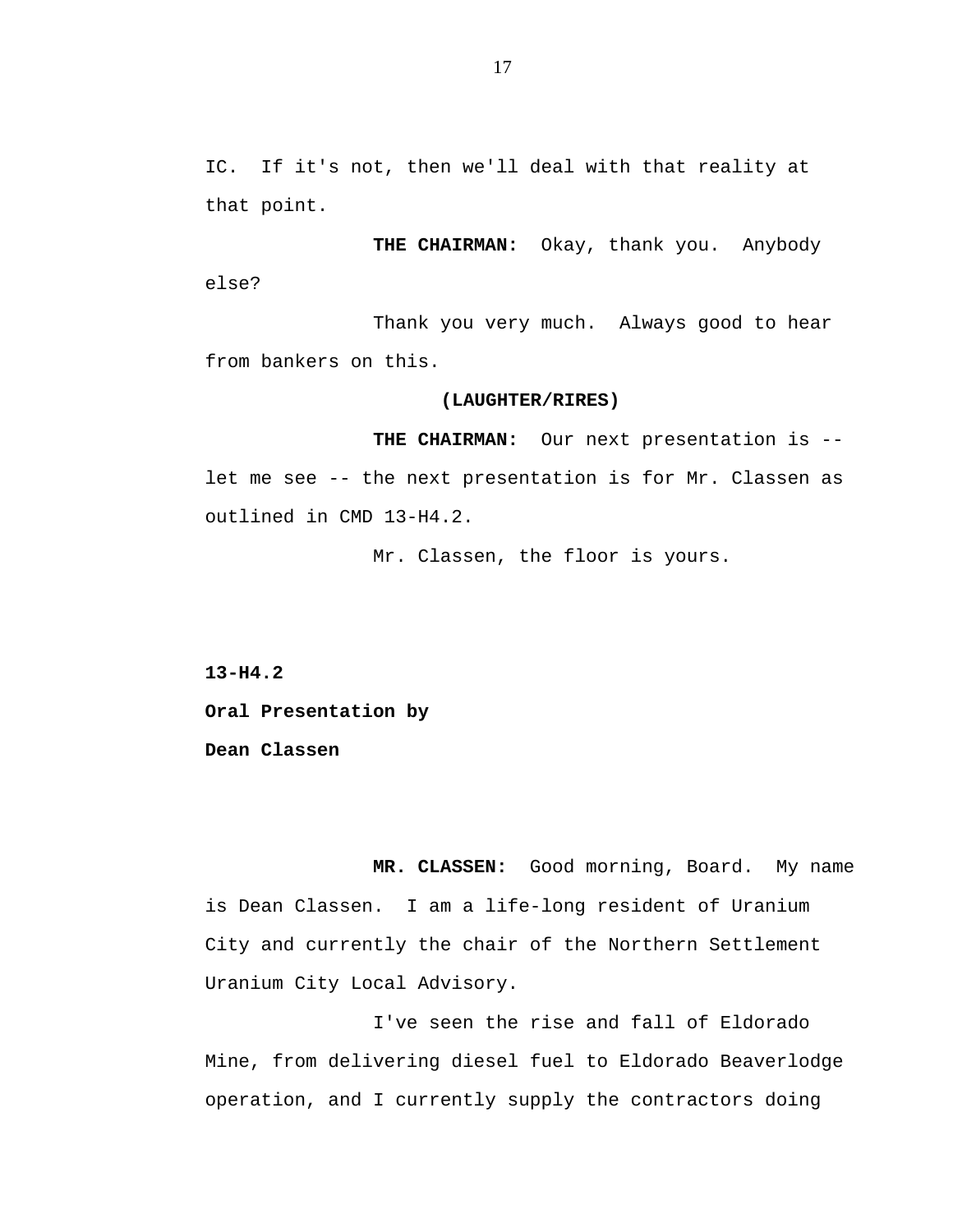the remediation work on the Beaverlodge Eldorado Mine sites. I've been involved in remediation plans at the sites since the early '80s to present day. I am currently working with Cameco's third environmental manager, Mike Webster, who is responsible for the final remediation of the sites.

In the past 20 years I've attended most Eldorado Beaverlodge Mine Site Remediation Update meetings hosted by Cameco. I've attended both of the two remediation workshops held in Saskatoon. I've been involved in water and radon monitoring at the Beaverlodge sites since 1980.

I've also seen the community change from the Municipal Corporation of Uranium City and District with a population of 3,500 people in 1980 to the Northern Settlement of Uranium City which has a current population of just 89 people.

The Northern Settlement of Uranium City, which originally had an infrastructure to support a population of 4,000 people, now has experienced sufficient infrastructure failures. The curling rink collapsed on March 31<sup>st</sup> 2012, then the hockey arena was condemned after analysis by a structural engineer. The water plant which was designed to meet the needs of a larger community is now too costly to operate. It needs to upgrade and meet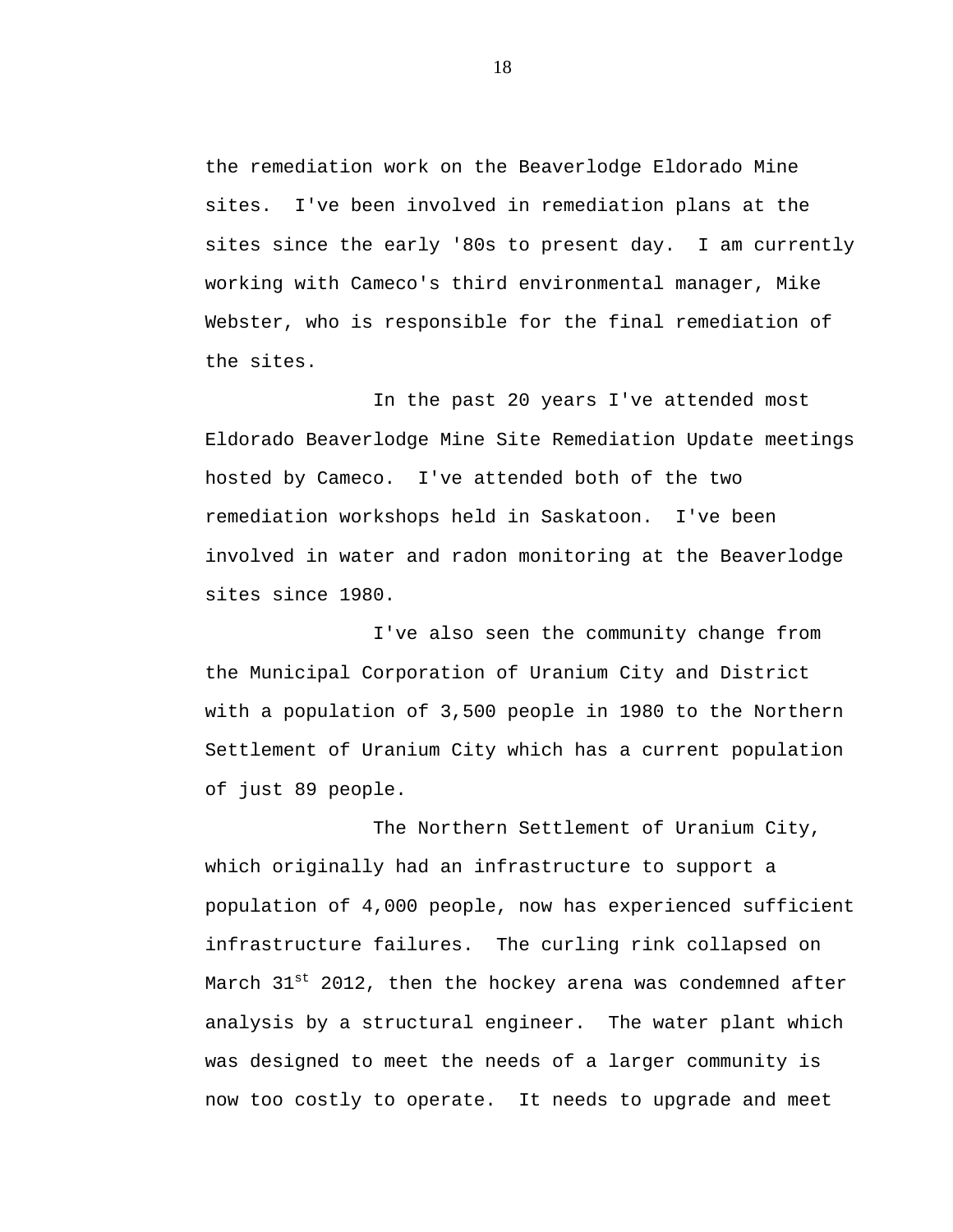the community's potable drinking water needs.

When Eldorado shut down their mine in 1982, a report entitled "The Uranium City District Planning Study Prepared for the Province of Saskatchewan Department of Municipal Affairs" showed that Eldorado Nuclear Limited owned 42 percent or 219 of the 520 single-family dwellings located in Uranium City. However, no data is provided in the report of the ownership of apartments, municipal dwelling structures and duplex and four-plexes scattered throughout the town site.

When Eldorado closed the mine, the people moved away and all the houses were abandoned. They were never decommissioned by Eldorado and now because they are left to decay they are a significant health and safety risk.

To address the dangers posed by the abandoned buildings, the residents of Uranium City have been forced to clean up many of these properties over the past 15 years. To date, we have cleaned up more than a 100 of the former Eldorado-owned homes at a significant cost, all of which has been paid by the community.

In addition, the community has spent its own money re-routing the water and sewer lines in order to make it feasible to run our now much smaller settlement.

Our community would like to see some of the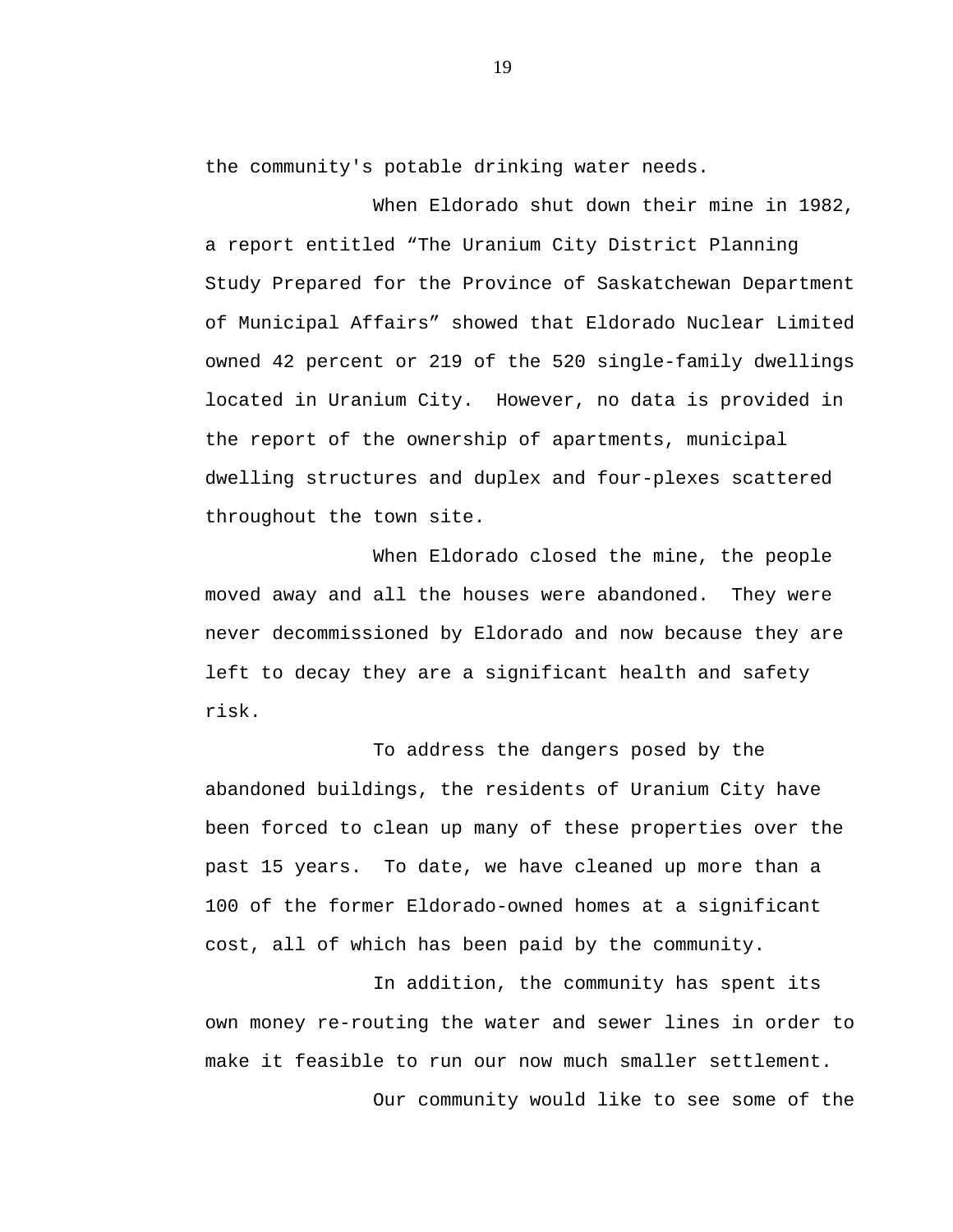funding targeted for the clean-up of the abandoned buildings in Uranium City, to upgrade the infrastructure instead of spending millions of dollars on programs at the Beaverlodge properties, programs that will likely do little to improve the water quality of Beaverlodge or Martin Lake over the next seven generations.

Cameco has done an excellent job of cleaning up all the visible garbage covering all the areas of elevated radiation on the Beaverlodge sites. I believe they are doing their due diligence and collecting environmental data from terrestrial, aquatic and air sampling, and this will allow them to move forward in a responsible manner to the next stage of the remediation process.

The Zora Creek waste rock removal project is a must, as that will decrease the loading of contaminants to Verna Lake which is released into Ace Lake. The Northern Settlement of Uranium City uses Ace Lake frequently as there is an active Bible camp located on its shore and some private cabins. Ace Lake is not yet contaminated and could be if Verna Lake discharge is not dealt with in the near future.

The water quality of Beaverlodge and Martin Lake will not recover for 150 to 175 years. I believe there is no cost-effective way to correct this problem.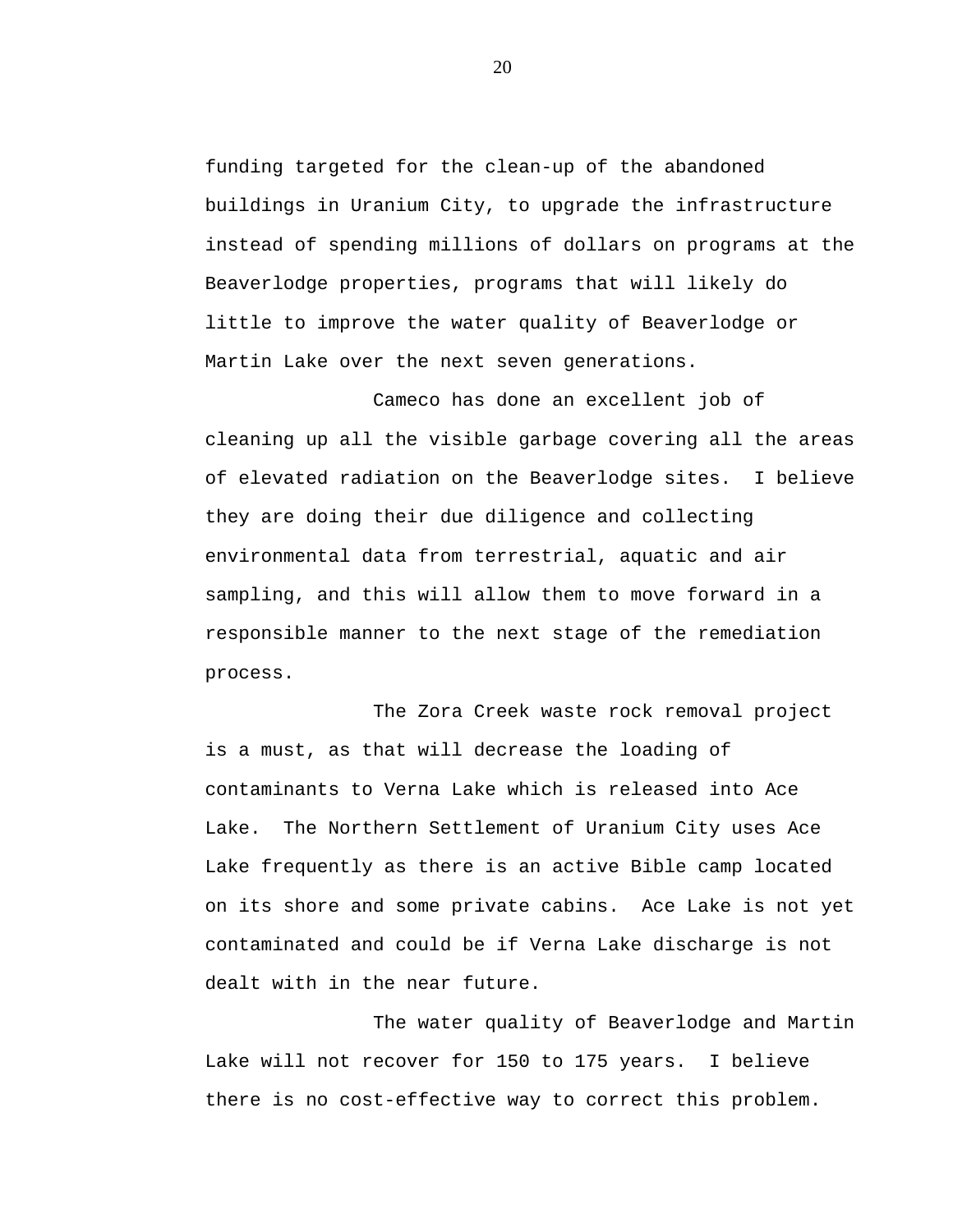This is most upsetting to me and my fellow citizens. Martin Lake is the closest lake to Uranium City and used for swimming, limited fishing, watersport activities, and many private cabins on Martin Lake as well.

I've said it at many meetings in the past and we have lots of fish and other clean lakes, so why would we eat the fish out of Beaverlodge or Martin Lake, both of which have selenium fish consumption advisory on them.

After talking and listening the Uranium City residents, it was brought to my attention that it's a lot farther and more costly to get to these lakes. Children just can't walk to Lake Athabasca and fish off the shores. Martin Lake is one-half kilometre away and Lake Athabasca is 13 kilometres away.

I would like to see funding put in place to make -- for that lake more accessible to the residents of our settlement or compensate the offset and the loss of ability to eat the fish out of Beaverlodge and Martin Lake. For that lake is one kilometre away from our settlement. If Lake access for that is not possible, the community would like to discuss a fish compensation package to help cover some of the excess and inconvenience to the settlement residents.

I support the renewal of Cameco's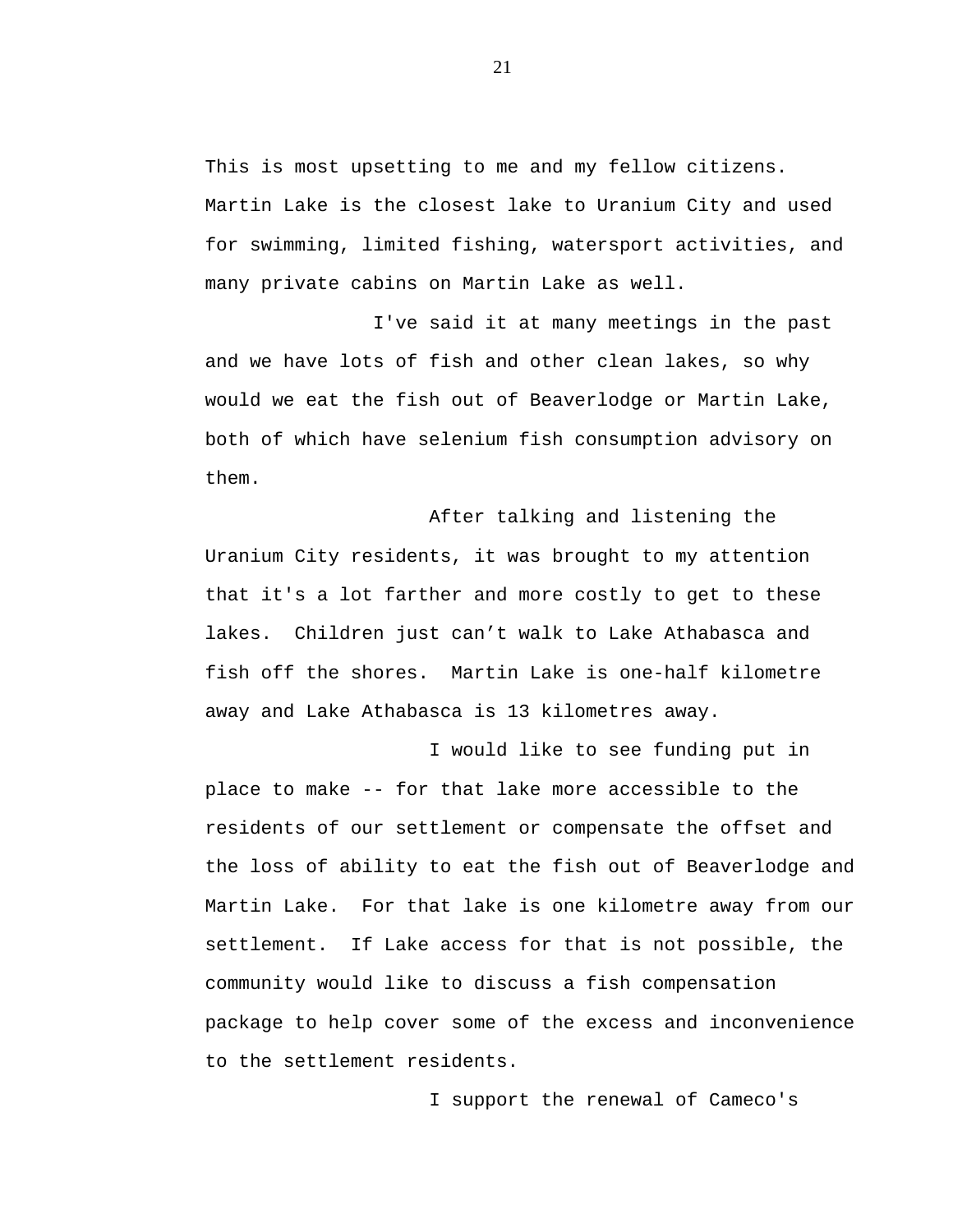waste facility operating licence for the decommissioning of the Beaverlodge mine site, and look forward to working with them in the near future. Thank you.

**THE CHAIRMAN:** Thank you. Open; anybody have a question?

Mr. Tolgyesi.

**MEMBER TOLGYESI:** Merci, Monsieur Président. This to Cameco.

Was there or are there any considerations given to this Uranium City municipality because there was a lot -- a big set-up and infrastructures and they are still there. And we hear it's the responsibility of the municipality now. Are there any provisions from Comeco to this -- on this subject?

**MR. MOONEY:** It's Liam Mooney, for the

record.

This is an evolving discussion. I would say that the focus had been on the decommission to Beaverlodge sites, the properties, and there has been ongoing consultation with the community; Beaverlodge and its proximity to Uranium City. Uranium City has been the focus of our community engagement efforts, and there has been discussion about some of the issues that have been raised by Mr. Classen. And we have, in turn, raised those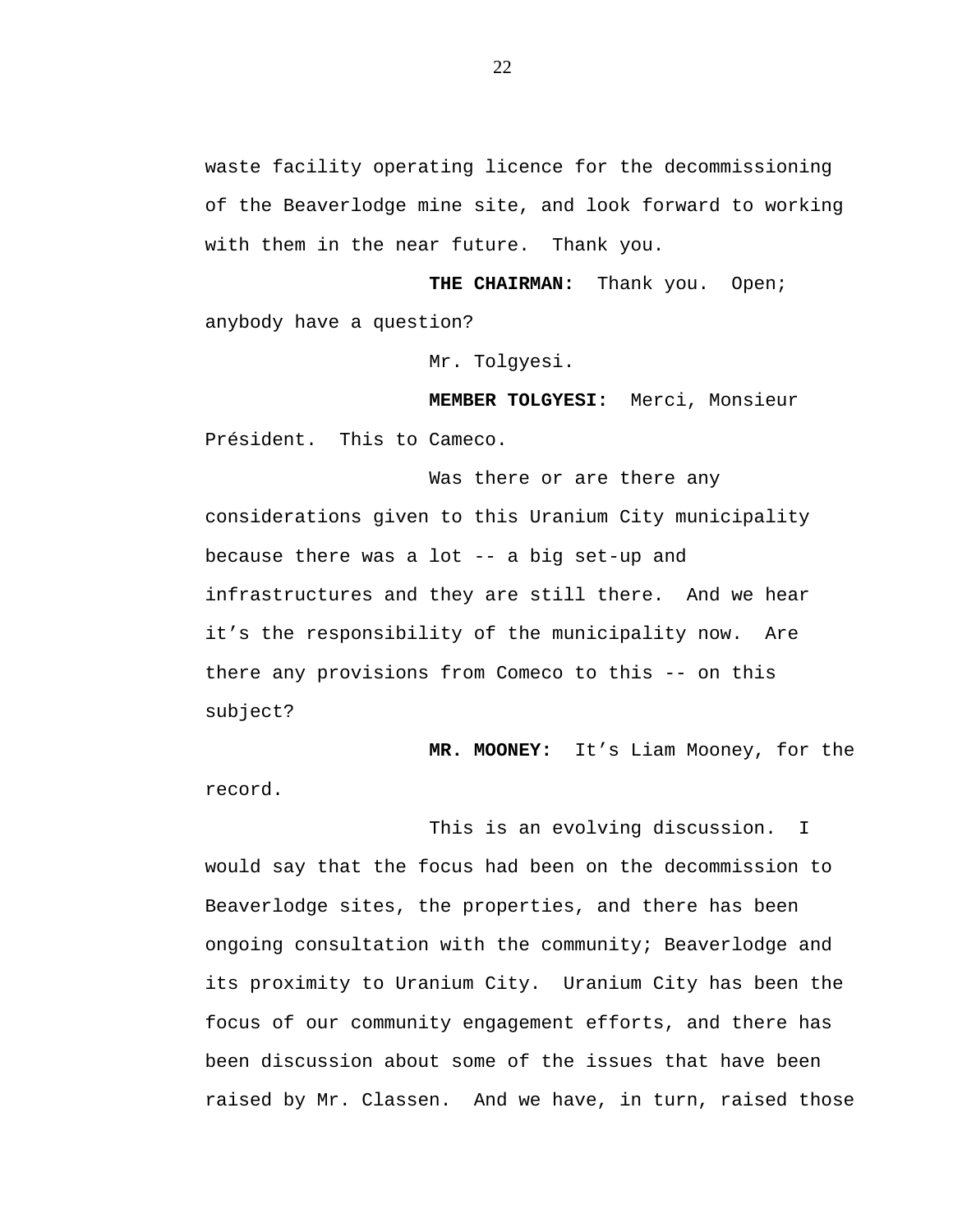with Canada Eldor and with the Province of Saskatchewan, who are -- some of the issues that we heard here today are more clearly in the bailiwick of the Province as the authority having a closer tie to the settlements of Uraniam City in that regard.

**MEMBER TOLGYESI:** To staff. On the Commission looking into what happens in this city because there are buildings that, I suppose, there is some probably some residue and who will look after it? Are you talking to the provincial government and what's the problems with that?

 **THE CHAIRMAN**: We still have our friends from Eldor that may want to help us here. None of us have been around when those commitments or those - when Eldorado was operating.

So the question is, is there anything there that remains as a government liability as a result of Eldorado presence in Uranium City? Maybe you can help us with this?

**MR. CARTER:** Michael Carter, for the record.

Uranium City was not a company town, as such. I've recently been trying to look at the history to familiarize myself with this issue, and Uranium City was set-up by the Province because there were a number of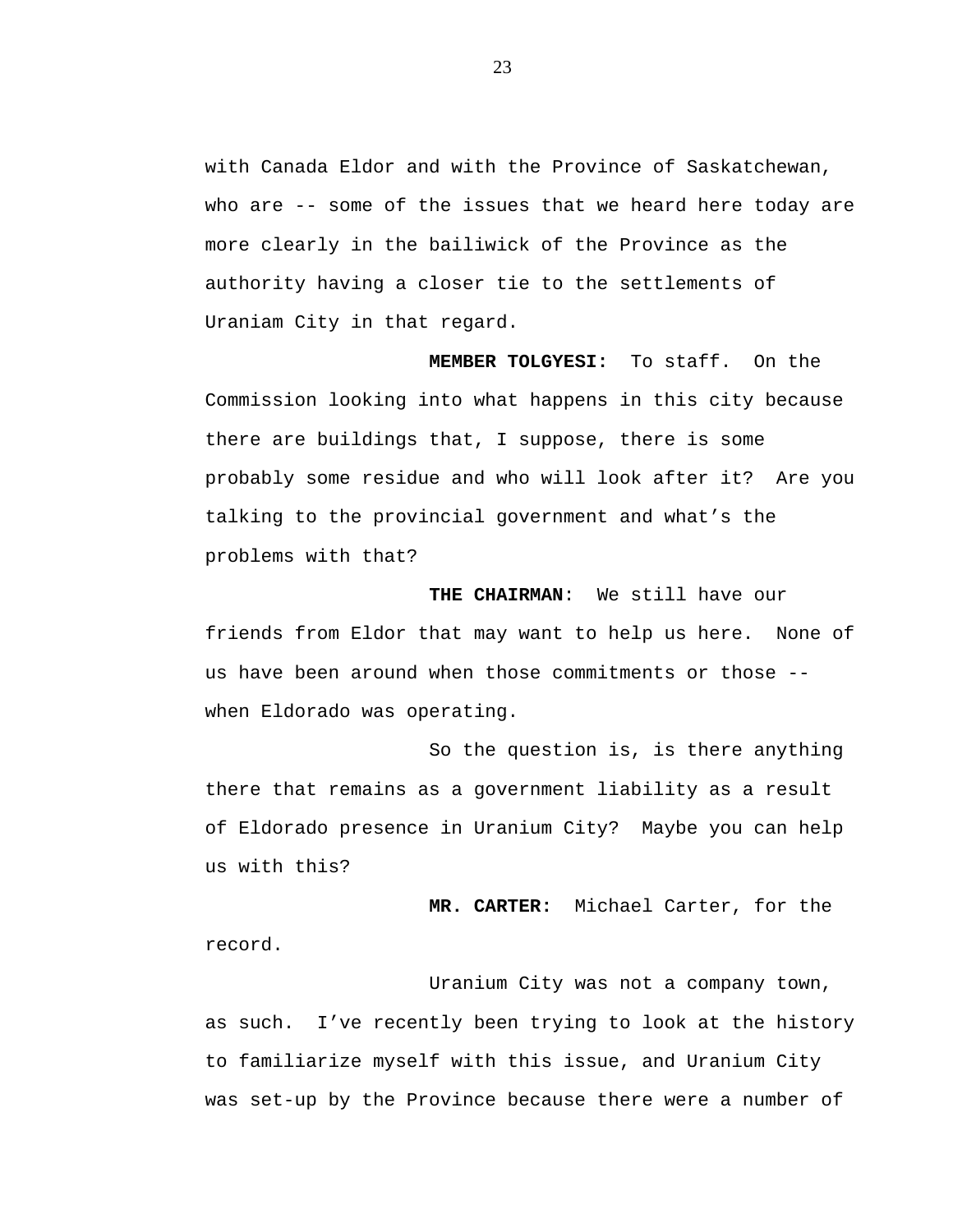not very well organized mine site camps in the vicinity. The largest of which was Eldorado which was close to the Beaverlodge site, not at the Uranium City site.

So it is a provincial matter, primarily. At the same time, as Mr. Classen said, a significant amount of the housing there was owned by Eldorado, was abandoned. And as Mr. Mooney said, we are hoping to enter into conversations with the Province about this matter. But it's early stages at present.

**THE CHAIRMAN:** Thank you.

**MEMBER TOLGYESI:** Do we have here still a representative of the Minister of Environment of Saskatchewan?

 **THE CHAIRMAN:** Yes, Dale Kristoff I understand is still with us here.

 **MR. KRISTOFF:** Dale Kristoff, the Saskatchewan Ministry of Environment.

It is a provincial issue. It is, I mean, it is an advisory committee right now, Uranium City. It's governed by Municipal Affairs, Government Relations. Unfortunately, my experience with Government Relations is minimal and I can't really comment on the infrastructure issues and abandoned buildings right now, so.

**THE CHAIRMAN:** The good news is that there is some dialogue going on if I understand what is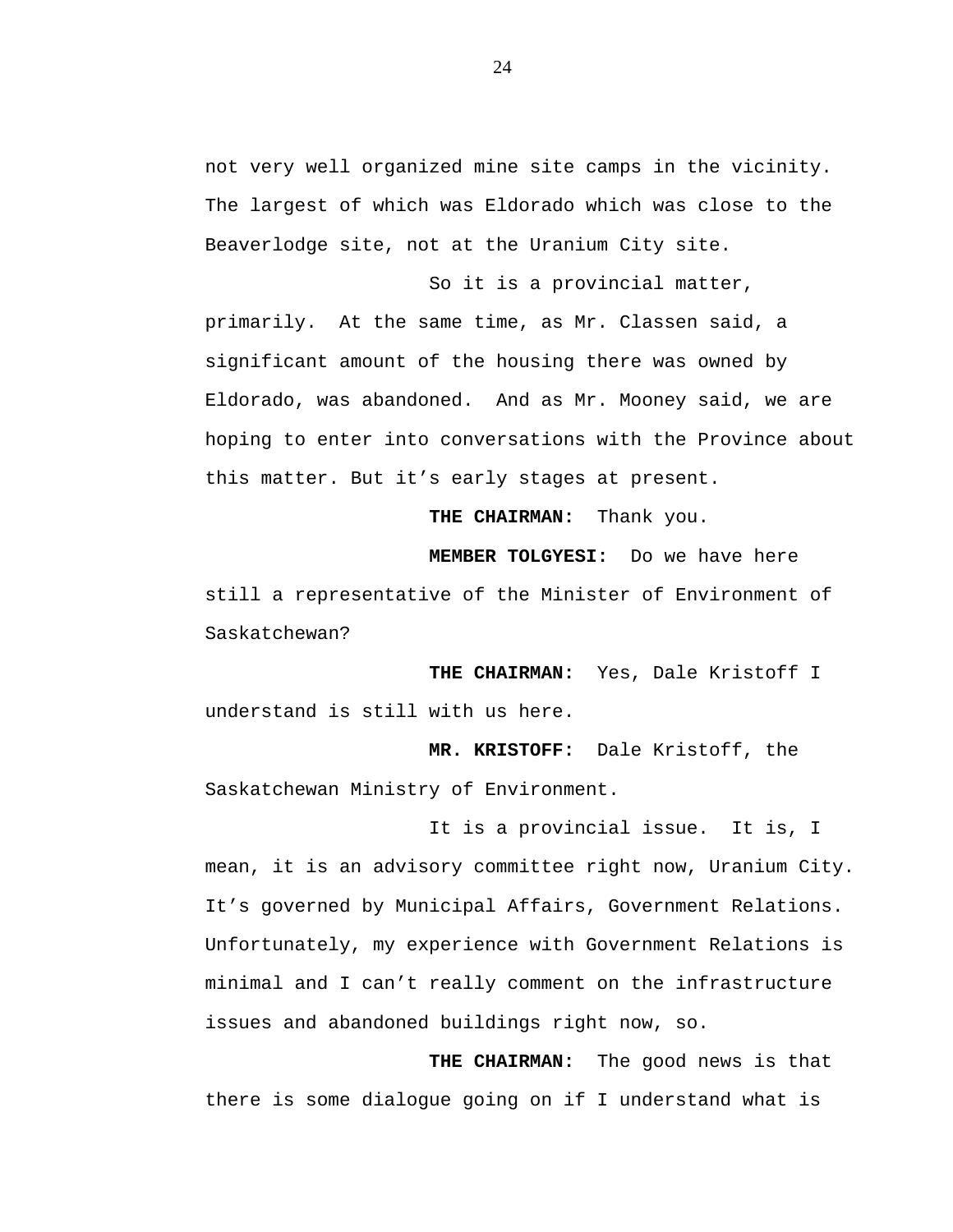being said.

**MR**. **KRISTOFF:** Yes, as far as I know there is. Like I said, Municipal Affairs advises Mr. Classen and his councillors on the management of the community. So Municipal Affairs is really their contact with the provincial government.

 **THE CHAIRMAN**: Thank you.

Dr. McDill.

**MEMBER McDILL:** To staff and Cameco.

Is there any monitoring of Fredette

Lake going on? I haven't heard any, I'm just wondering if there's something we haven't heard about.

**MR. NAGY:** Kevin Nagy, for the record.

There have been some samples collected in Fredette Lake I think directed towards the quality of the water with respect to drinking. My understanding that wasn't asked, but I think it was part of a study the Province might have been involved in?

**THE CHAIRMAN:** Please.

**MR**. **KRISTOFF:** Dale Kristoff, Ministry of Environment.

There has been some studies, samples, water samples, fish samples collected out of Fredette Lake, primarily as a reference location.

 **MEMBER McDILL:** So as a reference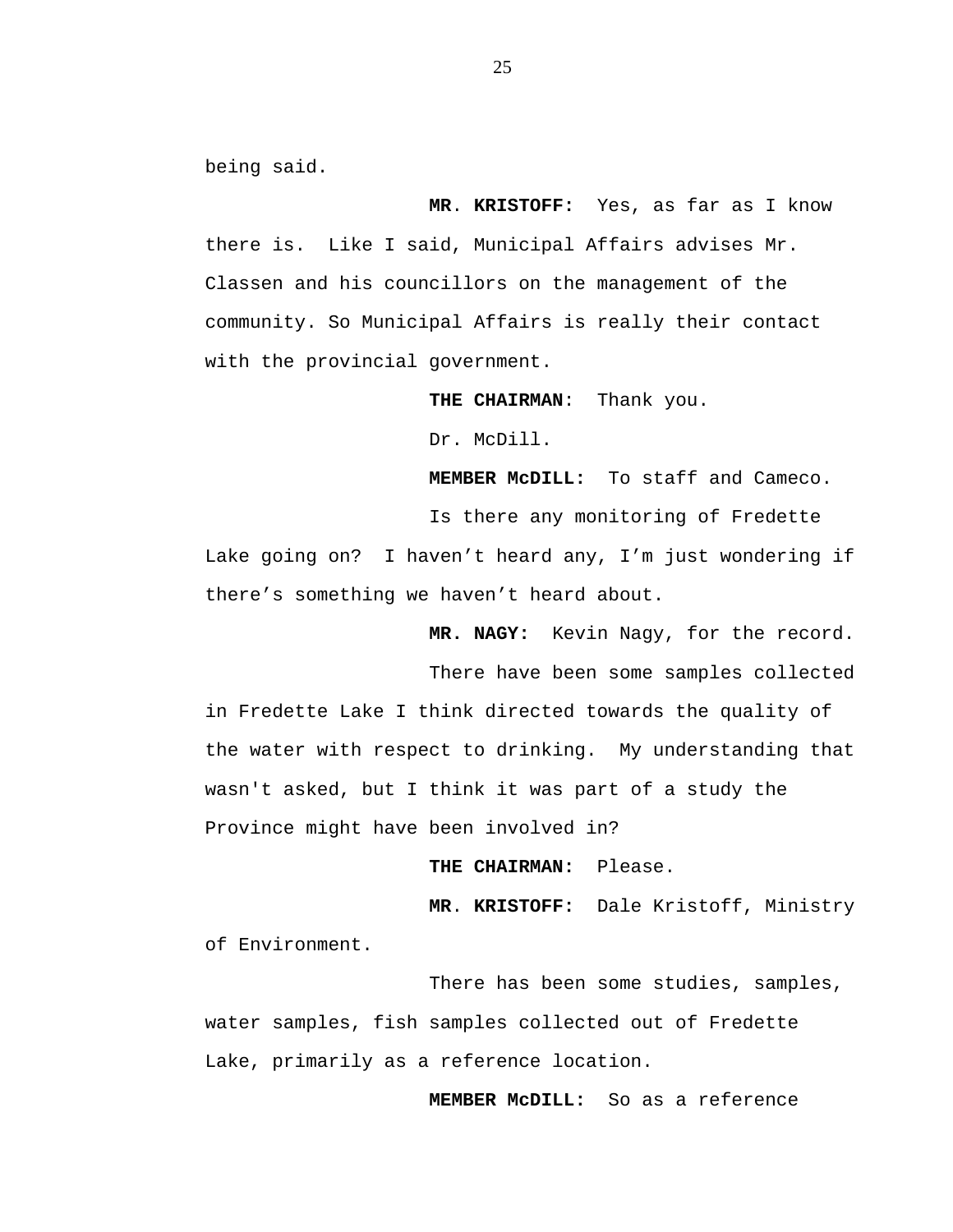location, then it's safe to swim, safe to drink, safe to eat the fish, et cetera?

**MR**. **KRISTOFF:** It's considered an unimpacted water body, yes.

 **MEMBER McDILL:** Thank you.

 **THE CHAIRMAN:** Anybody else? From Zora Creek, I thought it was on your plan to deal with some of those issues. Do you want to elaborate about what the intervenor was saying?

**MR**. **NAGY:** Kevin Nagy, for the record.

Yes, that is correct. We intend to re-establish the flow path of Zora Creek through the waste rock to minimize the contribution or loadings to the water, and we do predict significant localized improvements to Verna Lake as a result.

 **THE CHAIRMAN**: Maybe it's also a good time to -- I'm understanding that we have a Fisheries and Oceans Canada online. Is Fisheries and Oceans Canada online; can you hear us?

**MR. BERRYMAN:** Yes, we're here.

**THE CHAIRMAN:** A question to you is, what's your involvement in the whole Beaverlodge Project? **MR. BERRYMAN:** Well, yesterday morning the DFO Edmonton office first heard about these hearings taking place, but my understanding is DFO Saskatchewan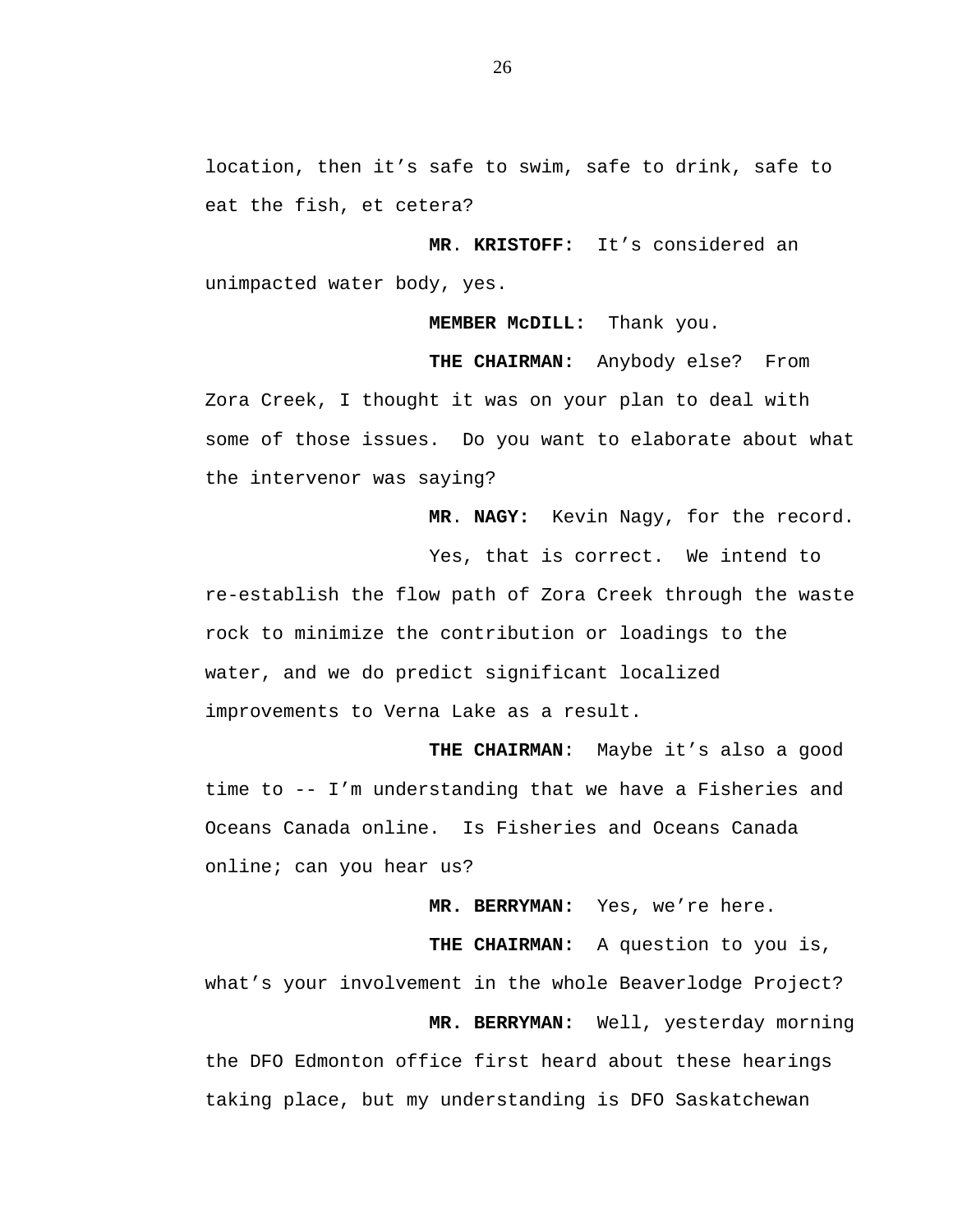offices had had previous involvement in the regulatory group and has been involved in site visits and some of the previous work on site.

And the path forward would be for continued DFO involvement as it relates to fish habitat and the protection of fisheries, to work with the proponent and stakeholders to ensure any of the remediation activities take place, you know, within our mandate.

 **THE CHAIRMAN:** So has Fisheries and Oceans Canada approved the path forward game plan? **MR. BERRYMAN:** To speak on the actual approval of the diversion, I'm uncertain at this point, but I can provide confidence that we are very willing to work with the proponent to make sure the works are done appropriately and make sense ecologically.

> **THE CHAIRMAN:** Okay, thank you. Anybody else? Dr. Barriault.

 **MEMBER BARRIAULT:** If I understand correctly, really, you're wondering about compensation for the decreased consumption, I guess, of fish. Has that been explored at all as to why you should be compensated for this?

 **MR. CLASSEN:** Dean Classen, for the record.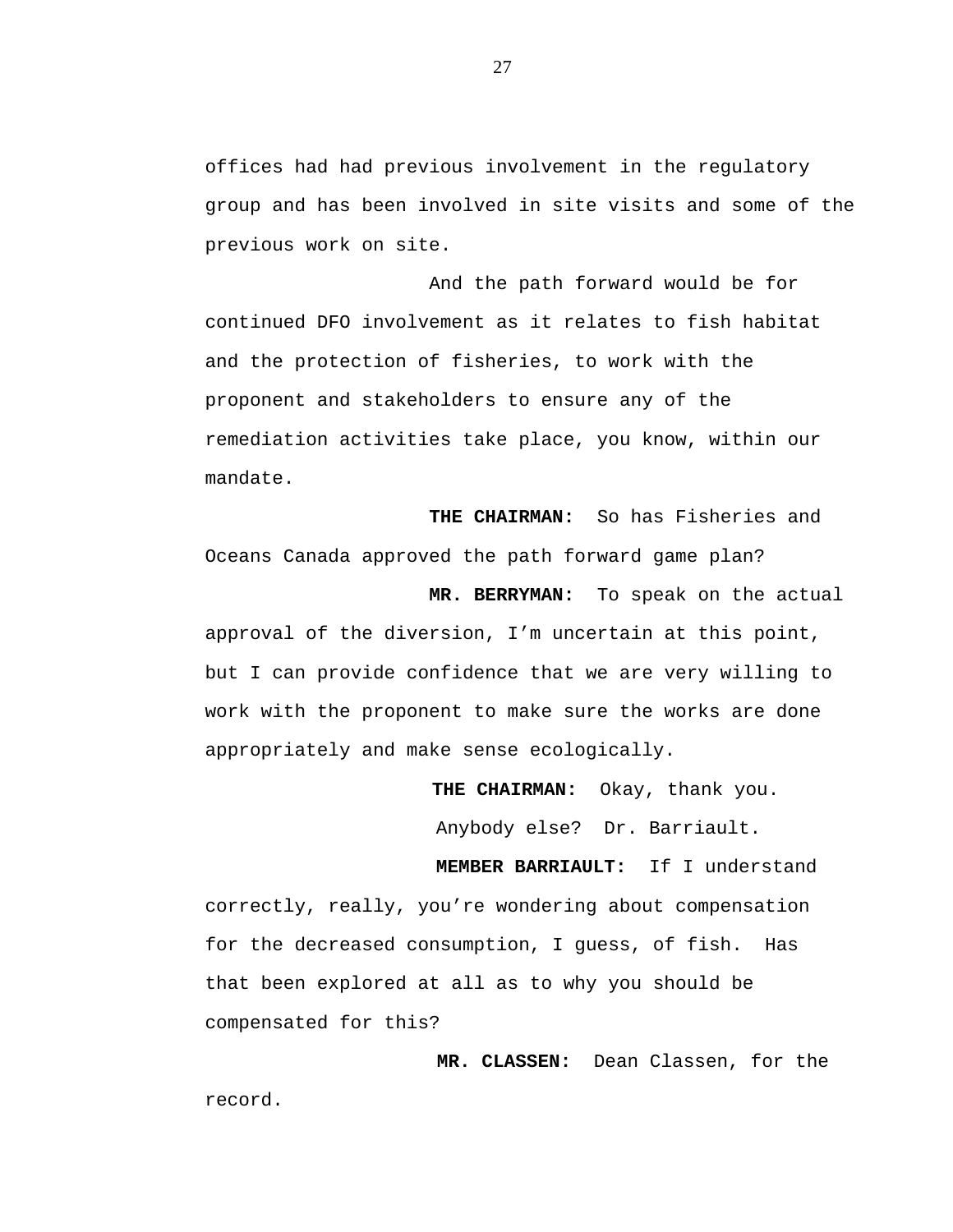We -- the people know they can actually eat the fish out of the lake, but there is a fish advisory. Now, if you had the choice of eating fish out of a lake that's contaminated, or if you had the choice of going to a lake that's not contaminated, we'd go to a lake that's not ---

**MEMBER BARRIAULT:** Contaminated.

 **MR. CLASSEN:** --- contaminated. And it is a cost thing for the people. They've got to go now 13 kilometres instead of a half kilometre, and the kids can't walk down to the beach and fish. They can, but ---

 **MEMBER BARRIAULT:** They shouldn't.

 **MR. CLASSEN:** No. The people feel

that it's not right.

 **MEMBER BARRIAULT:** M'hm.

 **MR. CLASSEN:** Why would you eat something that's contaminated when you can go to a lake that's not contaminated?

 **MEMBER BARRIAULT:** Cameco, has this been explored at all in -- or is this new?

 **MR. NAGY:** Kevin Nagy, for the record.

The discussions about fish compensation, I think is probably the first time that we've been aware of that, so I don't really have much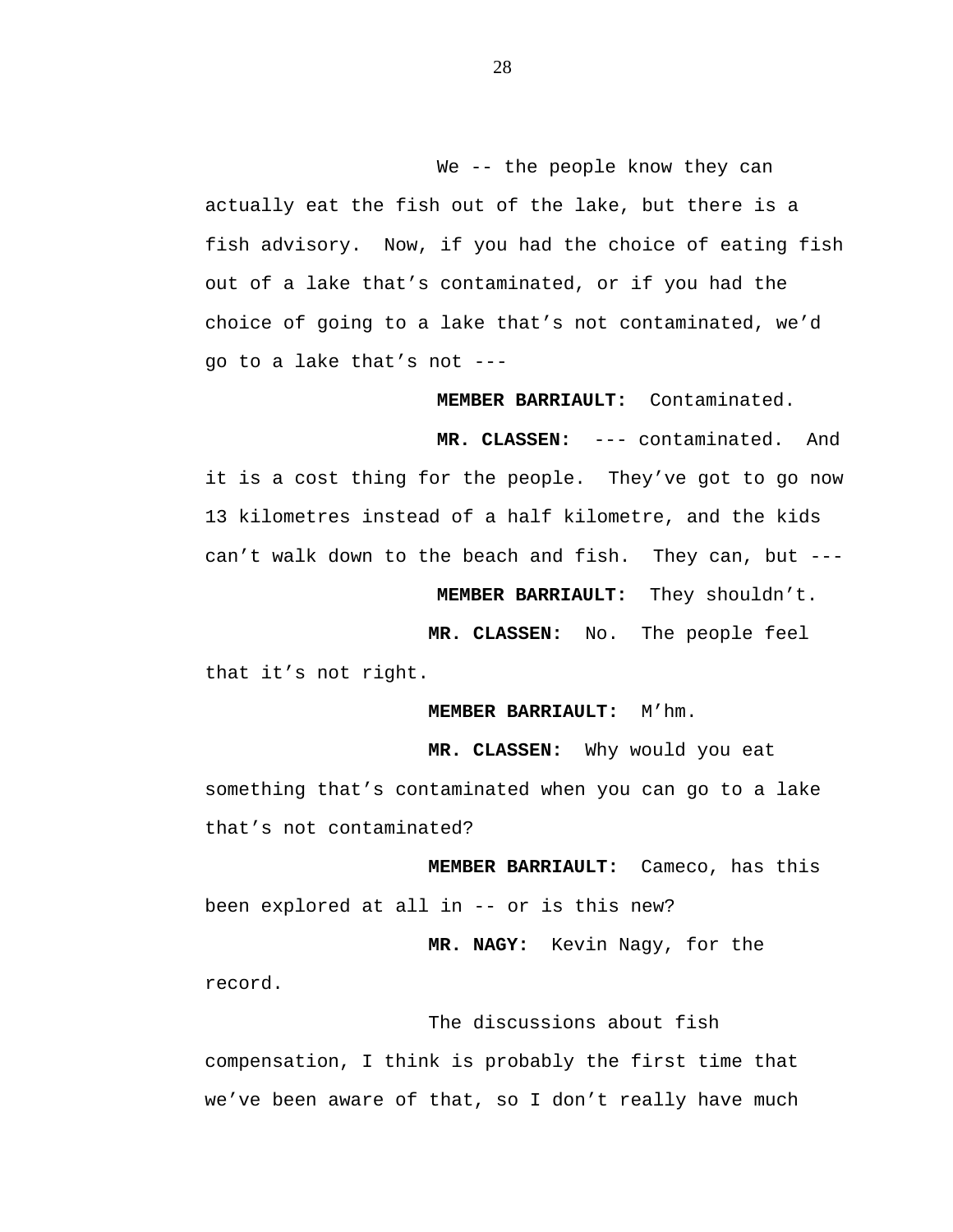else to say to that now.

 **MEMBER BARRIAULT:** I guess it begs the question, really, under Treaty 8, which I guess provides for indigenous people access to food, is there any, I guess, legal recourse that could be brought to that issue? And perhaps we could ask our own legal counsel, really, to comment on this, if that's okay?

 **THE CHAIRMAN:** Who? I ---

 **MEMBER BARRIAULT:** On the issue of Treaty 8, the issue of providing food, wildlife, fish, do we have any responsibility to interpret that or is that up to somebody else?

 **THE CHAIRMAN:** We are on very, very thin ice ---

 **MEMBER BARRIAULT:** Yes.

 **THE CHAIRMAN:** --- the Commission here, getting into a lot of ice and lawyers involving some of those issues, but I don't know if staff has any words of wisdom on this? Let's hear it now.

 **MS. MANN:** This is Kimberly Mann, for the record.

When we're looking at the duty to consult and accommodation, we're looking at the decision at hand. It appears -- it's our understanding that the decision to continue the remediation is the best path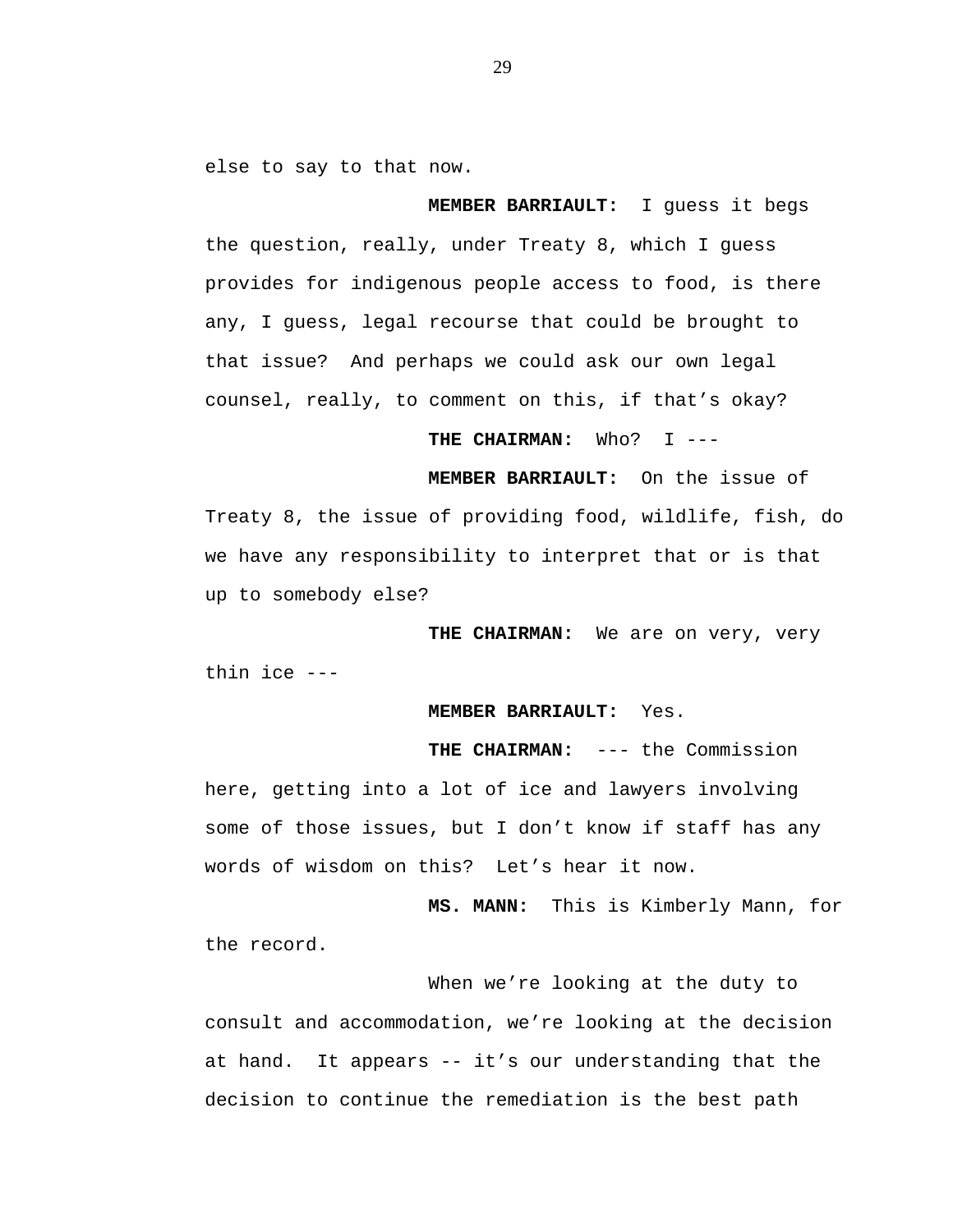forward.

The contamination has happened in the past, and we're not to look back at past activities; we're looking at the decision you are going to make now.

Will that decision have an adverse impact on the ability to practice those protected rights? It has -- the advisory has been there for 10 years now. I have not heard any of the First Nations or Métis people come and advise us that this has infringed on any of their protected rights, so we have not had those discussions.

We know that they are practising fishing in numerous other lakes in the area; predominantly Lake Athabasca is the preferred lake to fish in. So that has not been brought to our attention as an infringement on those rights at this time.

**MEMBER BARRIAULT:** Thank you. Thank you, Mr. Chairman.

 **THE CHAIRMAN:** Thank you. One last thing?

 **MEMBER McDILL:** How many children are in the community who are not able to scamper the 800 metres?

 **MR. CLASSEN:** I would say we have 18 to 19 students at the school right now and out of those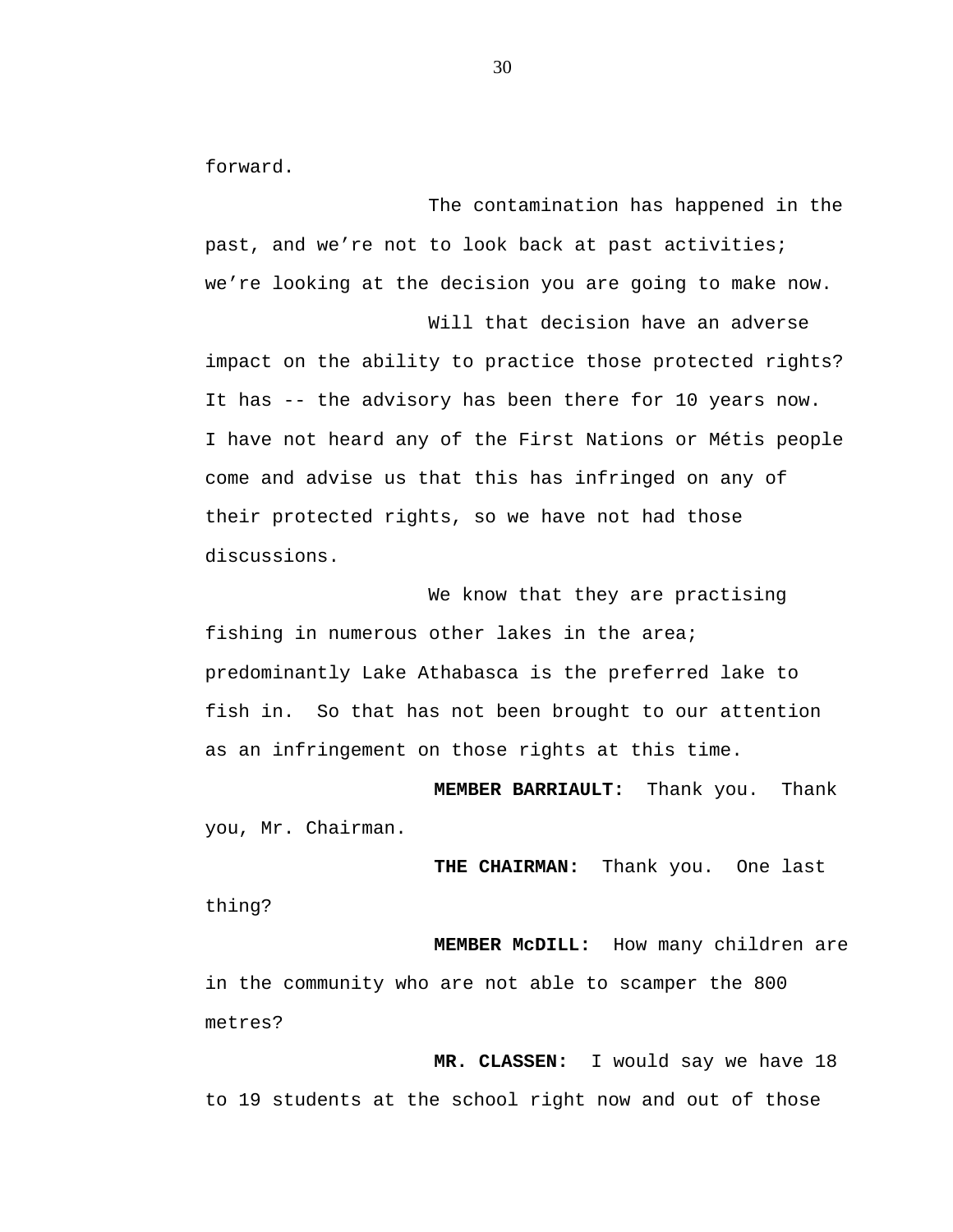19, maybe half of them would walk down to the lake because the parent wouldn't let the little ones walk.

 **THE CHAIRMAN:** Okay, thank you. Any last word?

 **MR. CLASSEN:** The Fredette Lake issue, there is a road access there right now. Really, all it needs is some brushing and a boat launch put in, and it would be accessible. It's not a big cost.

 **THE CHAIRMAN:** Okay, thank you. Thank you very much.

 **MR. CLASSEN:** Thank you.

 **THE CHAIRMAN:** The next presentation

is by Northern Saskatchewan Environmental Quality Committee, as outlined in CMD H4.4, and I understand that Mr. Allen Augier will make the presentation.

**13-H4.4** 

**Oral presentation by** 

**Mervin McDonald** 

 **MR. McDONALD:** Good morning. My name is Mervin McDonald. I'm from Athabasca area, Northern Saskatchewan EQC. I live in Stony Rapids. It's a little ways out of Uranium City.

As you are aware of the EQC, so I won't go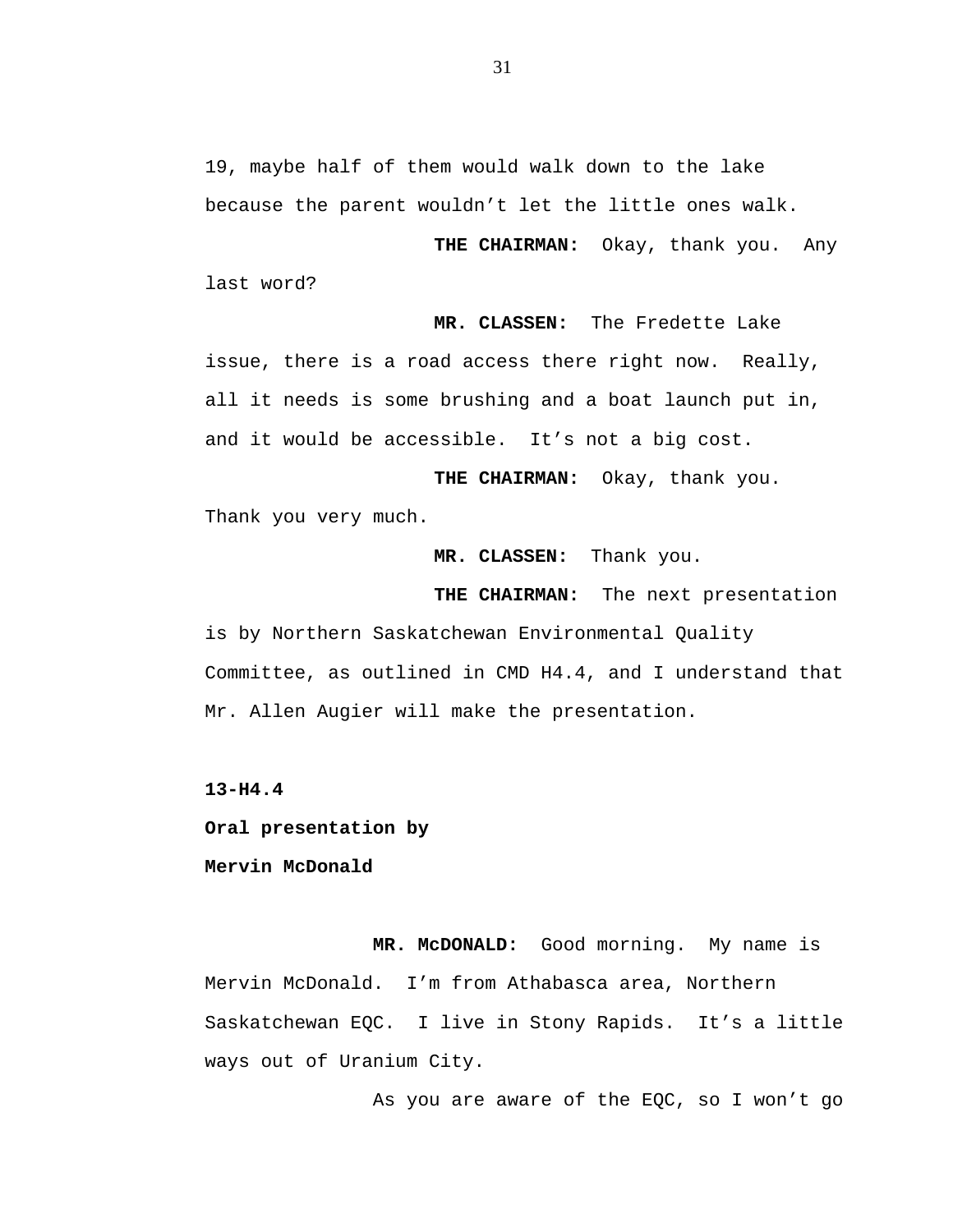into the details of our background. Over the years we have found the Federal Government to be responsible owners of the Beaverlodge properties, and Cameco is a good steward as a project manager.

Cameco has conducted some of the best remedial options workshops that we have attended, understands the sites, and has involved the local residents in decisions and actions at every step.

Unfortunately, we are still going to end up with the lakes' sediments and soils contaminated for many years. Indeed there are, and will be, fish advisories on Beaverlodge Lake for many years to come. Truly a precautionary tale, but one that should not be repeated with present regulations. Both the Federal Government and Cameco have done what is -- particularly here, and these actions are supported by NSEQC and the local residents.

Our only recommendation at this time is that Cameco proceed with their proposed way forward, including the use of best engineering practice such as plug-in, flowing, boreholes, and covering tailing deposits on land. All tailings on land that can be covered without causing further damage to the environment should be covered as best engineering practice, what is done to uranium tailings deposits around the world.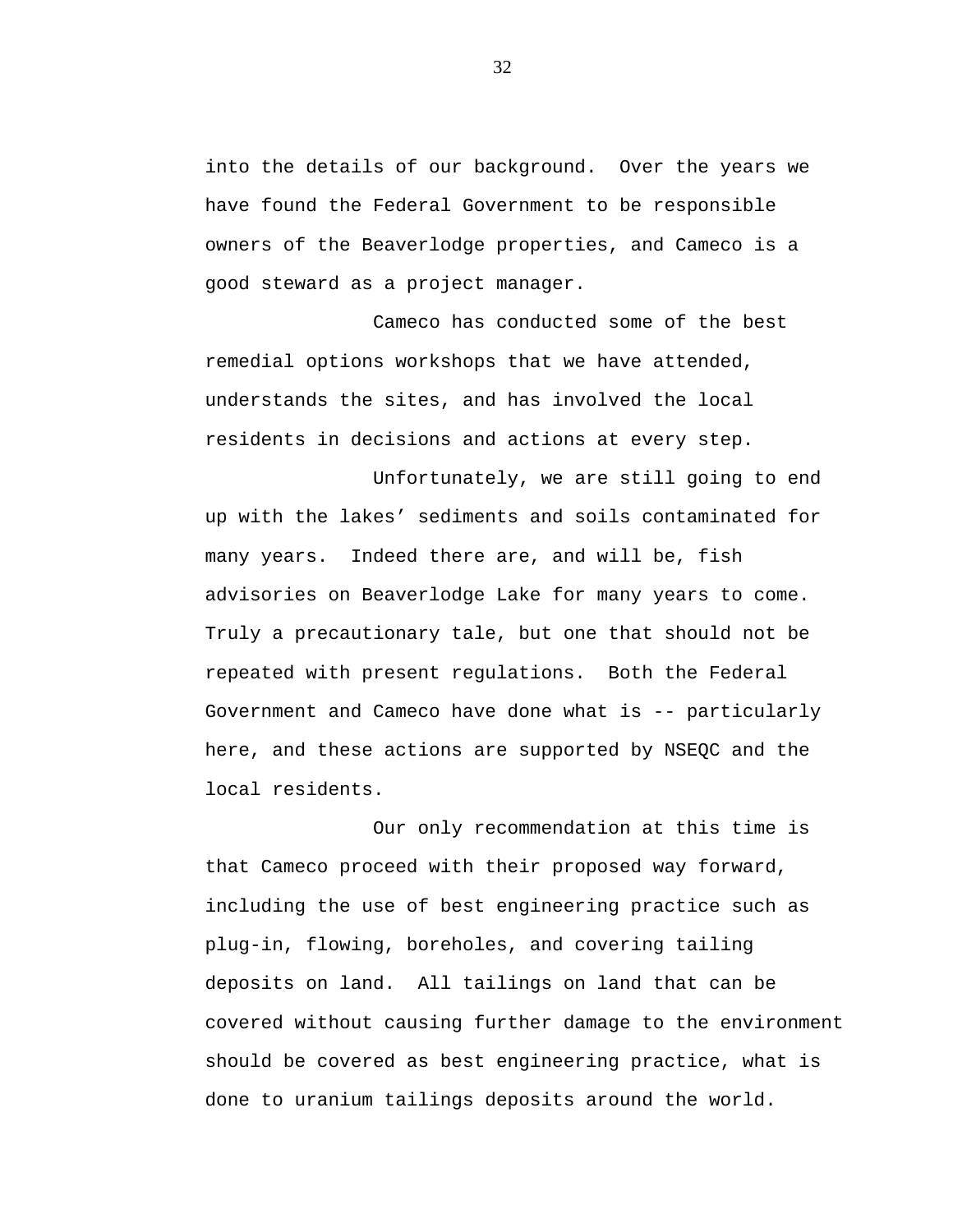Also, during a 10-year span of the licence, Cameco shall remain open to any cost-effective means of further remediating the site as we move forward, I mean, towards the provincial institutional controlled program.

In conclusion, the NSEQC supports Cameco application of a 10-year licence renewal for the decommissioned Beaverlodge mine site.

I would like to compliment Cameco for their excellent stakeholders' involvement, consultation, on this project.

The last remedial option workshop that we attended was the best that we have ever participated in.

Thank you.

THE CHAIRMAN: Thank you. Ouestions?

You've now heard a lot of intervenors and you heard from Cameco and from staff. Do you believe that some of your concern is now being addressed?

 **MR. McDONALD:** Yes, we do believe as ECQ members that they're doing pretty good as a -- cleaning up the sites.

 **THE CHAIRMAN:** And there will be annual reports on progress, which presumably you'll be invited to comment on.

 **MR. McDONALD:** Yes, they do have annual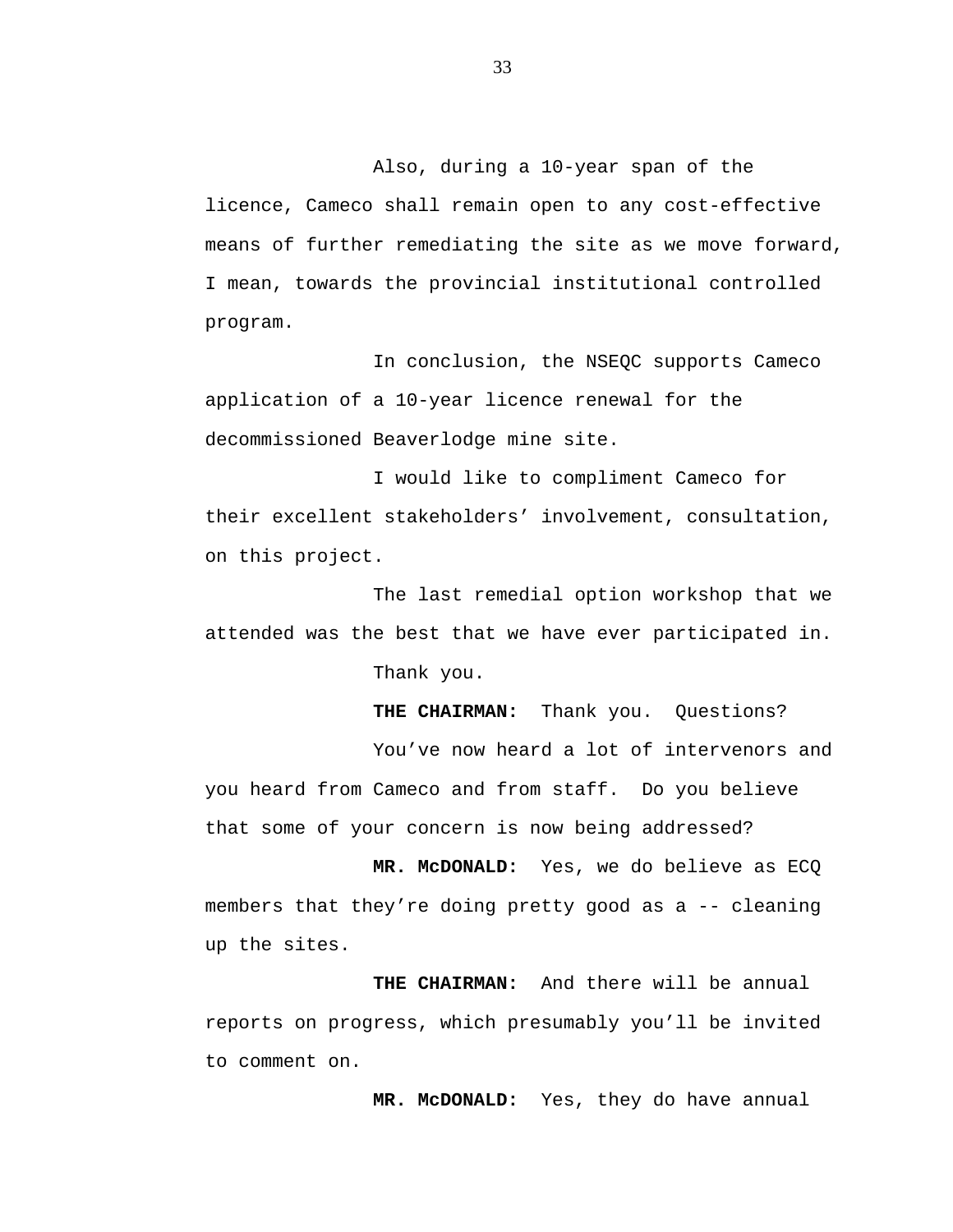reports, and we do get informed of what's happening.

 **THE CHAIRMAN:** Okay. Anybody else? Anything else? Okay. Well, thank you for your intervention.

 **MR. KELLY:** And we'll be glad to see you in La Ronge in the fall.

 **THE CHAIRMAN:** We're looking forward to it.

**MR. KELLY:** Even though it's not in the far north.

 **MR. CHAIRMAN:** This concludes the list of presentations. Are there any other outstanding, final questions that Members would like to ask?

Dr. Barriault.

**MEMBER BARRIAULT:** If I relate it to Cameco, I've looked for your list of objectives over the next ten years with a timeline and I'm not sure if they're there. At least not in a clear, understandable way for myself and maybe for other people. So is it possible to have a clear list of objectives that you plan to do over the next ten years, otherwise I guess it becomes meaningless really that you do get a ten-year permit if we don't know where you're going with it. If it's just to observe, then fine, but we have to know. At least I have to know where to go with this so perhaps you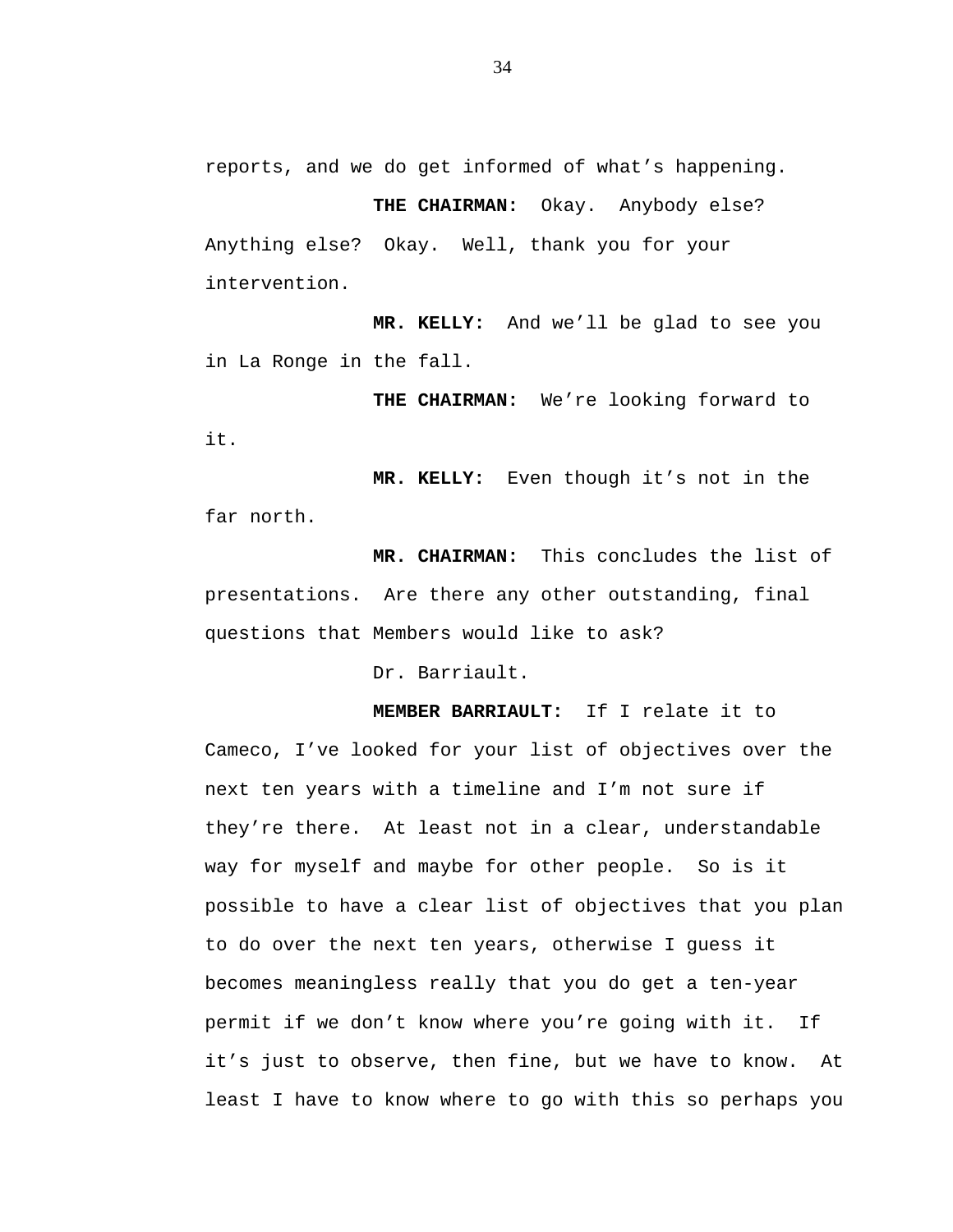could comment on this.

 **MR. MOONEY:** Liam Mooney, for the record. And I think this provides an opportunity to maybe clarify some of the discussion yesterday on the performance objectives and really what we see is almost performance indicators in relation to the properties.

I think it's important to emphasize too that what we're looking at, and I think staff's presentation did a good job in showing that we have a number of properties who can be transferred rather quickly or the opportunity to move them into the provincial institutional control is at hand, where there are some other ones where a little bit more monitoring may be required after we put the remedial actions that we've identified, that we've worked through this process that's taken the last few years.

So I'm going to pass it over to Kevin Nagy to give a bit more fulsome description of that and talk to you about the different properties and what information we can share with the Commission going forward.

**MEMBER BARRIAULT:** Thank you.

 **KEVIN NAGY:** Kevin Nagy, for the record.

We went through the process to develop the site-specific objectives to act as a yardstick to gauge our effectiveness on in the short term and the long term.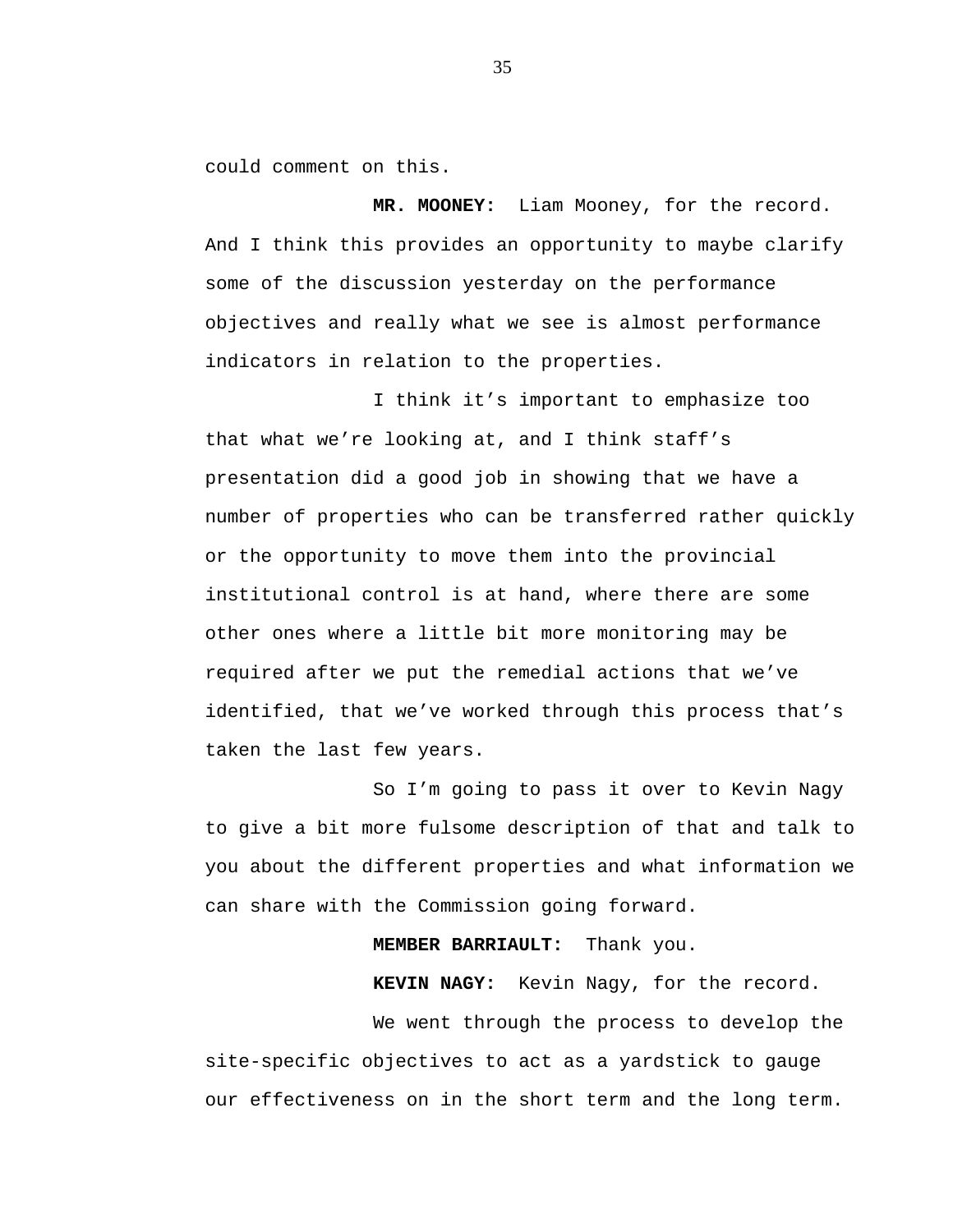There are kind of two aspects to that so if at a certain location we were already meeting the Saskatchewan surface water quality objectives or if the quantitative site model, when we were predicting the benefits of the different remedial actions, I indicated that we would in the short term, through the course of the licence term, meet the Saskatchewan surface water quality objectives. We then used that as the indicator to measure our success against.

If we were unable to predict to meet surface water quality objectives, and in many cases the model predicted we would not, and in many cases I guess tailings management area, Fookes and Marie Reservoirs come to mind. It's very likely that surface water quality objectives will never, never be met based on the modelling results,

In those cases we went with the predicted results from the model. We had discussion yesterday about how we did that, different bounding. Probably the best way to think about that is the process used. The model does predict a concentration but in all actuality what you would expect to see is a range or a variance about that, a variance about the mean.

So statistically in setting objectives that are meaningful and achievable, we would look to the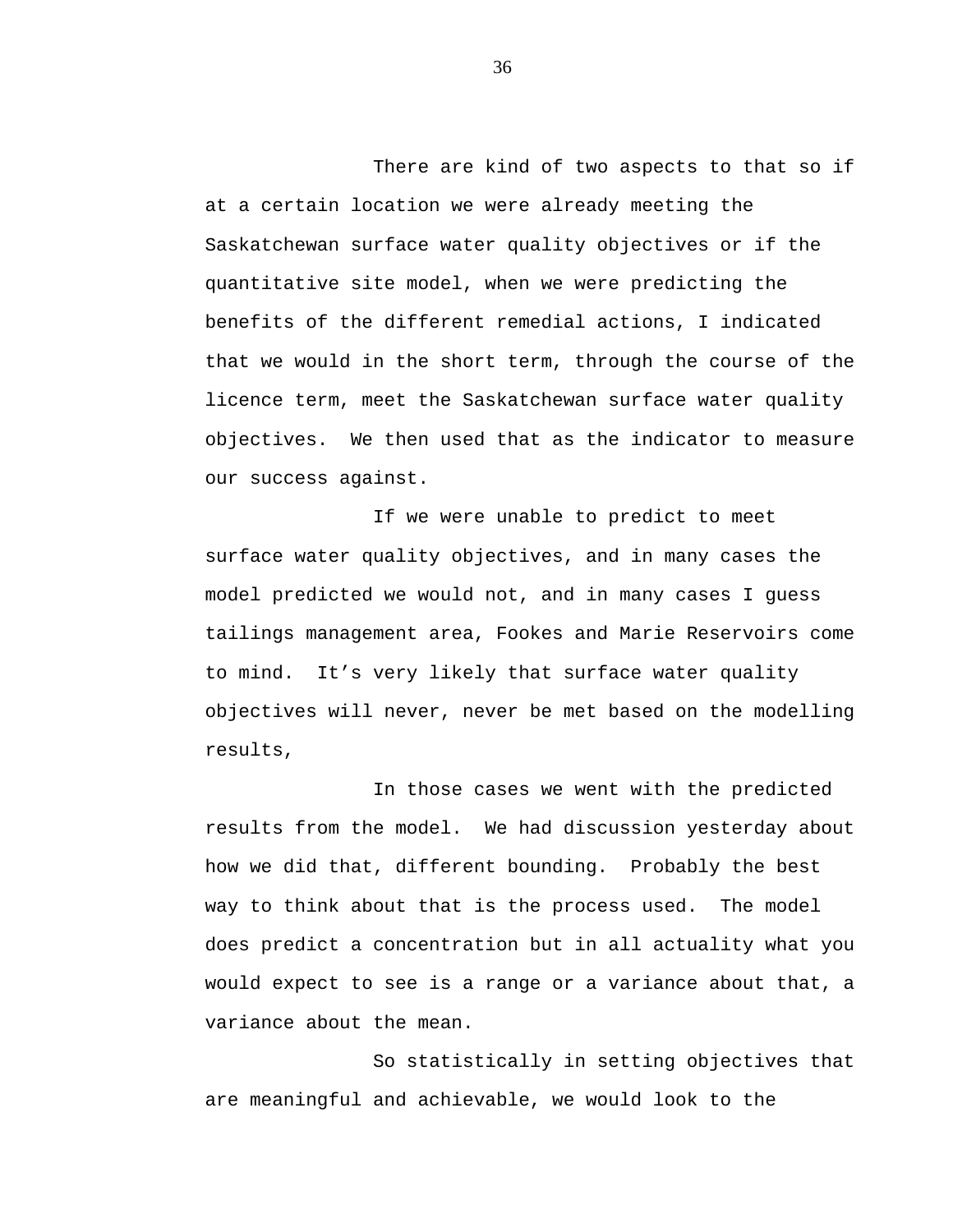probability statistically of achieving those. So at the upper bound, that's about two standard deviations above the mean, so we're confident that we would be able to achieve that with the remedial options and that it would be an effective yardstick or indicator of our success going forward.

Maybe to get a little more specific on a particular one, I might refer you to page 26 in our CMD. I'll just give you a moment to find that. I know it's not easy at our end when we start looking through the book to find the pages.

What you'll find on page 26 is a graph depicting the results of the predicted benefit to Dubyna Lake, one of the stations where we've set these objectives or indicators to predict the benefit of the work we've done just recently over the current licence period to plug the flowing boreholes.

So what you'll see there starting in 2010, when we started this process and have a reflection of what the current concentrations are. This is uranium in this case, micrograms per litre and what you'll see is approximately 310, 320 micrograms per litre is what we see today of uranium in Dubyna Lake.

The dotted line heading off into the future is the base case. So if we hadn't done that work based on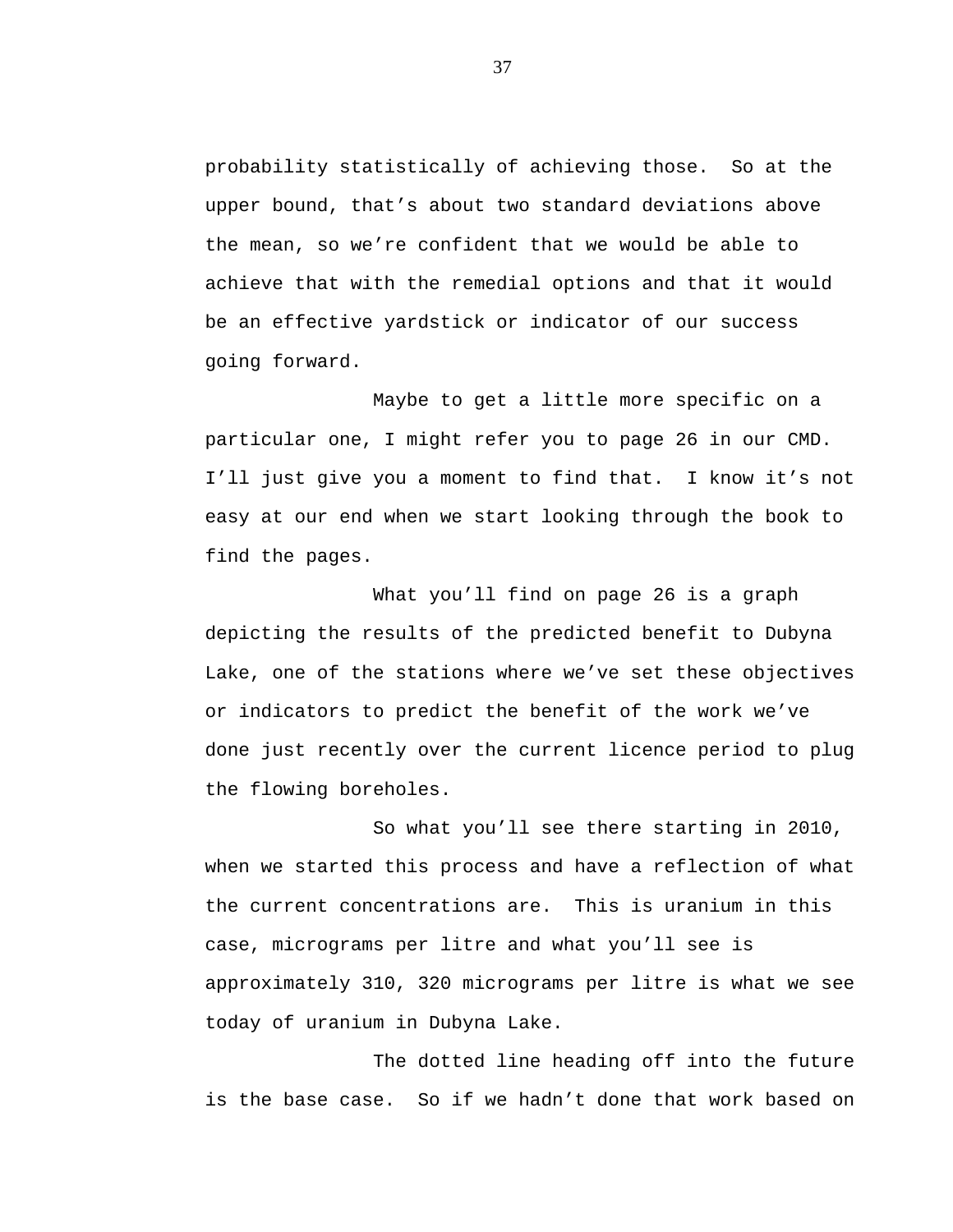our knowledge of the contribution, the flow and the quality from the boreholes, that is what it would have looked like going off into the future if that work hadn't been done.

The dash line you see below that is the predicted benefit of the work we've done. As you can see, the model predicts a rather significant improvement in the short term as a result of stopping those flows from the boreholes. Once that's realized then though, it kind of plateaus and a very gradual decrease over time.

The red line at the bottom that you can see is the surface water quality objective.

**MEMBER BARRIAULT:** Guideline.

 **MR. NAGY:** So in this case, this would be one of the cases where we selected our predicted performance as an indictor of our success and not the Saskatchewan surface water quality objective. And you can also see at the end of the 150 year period, although we have seen considerable improvement over the current conditions, we're still above the Saskatchewan surface water quality objective and if you were to extend that line off into the future, at some point perhaps you would. It's not quite clear if you'd need that or not.

 **MEMBER BARRIAULT:** Thank you. CNSC, if I may, do you think that the guidelines and objectives are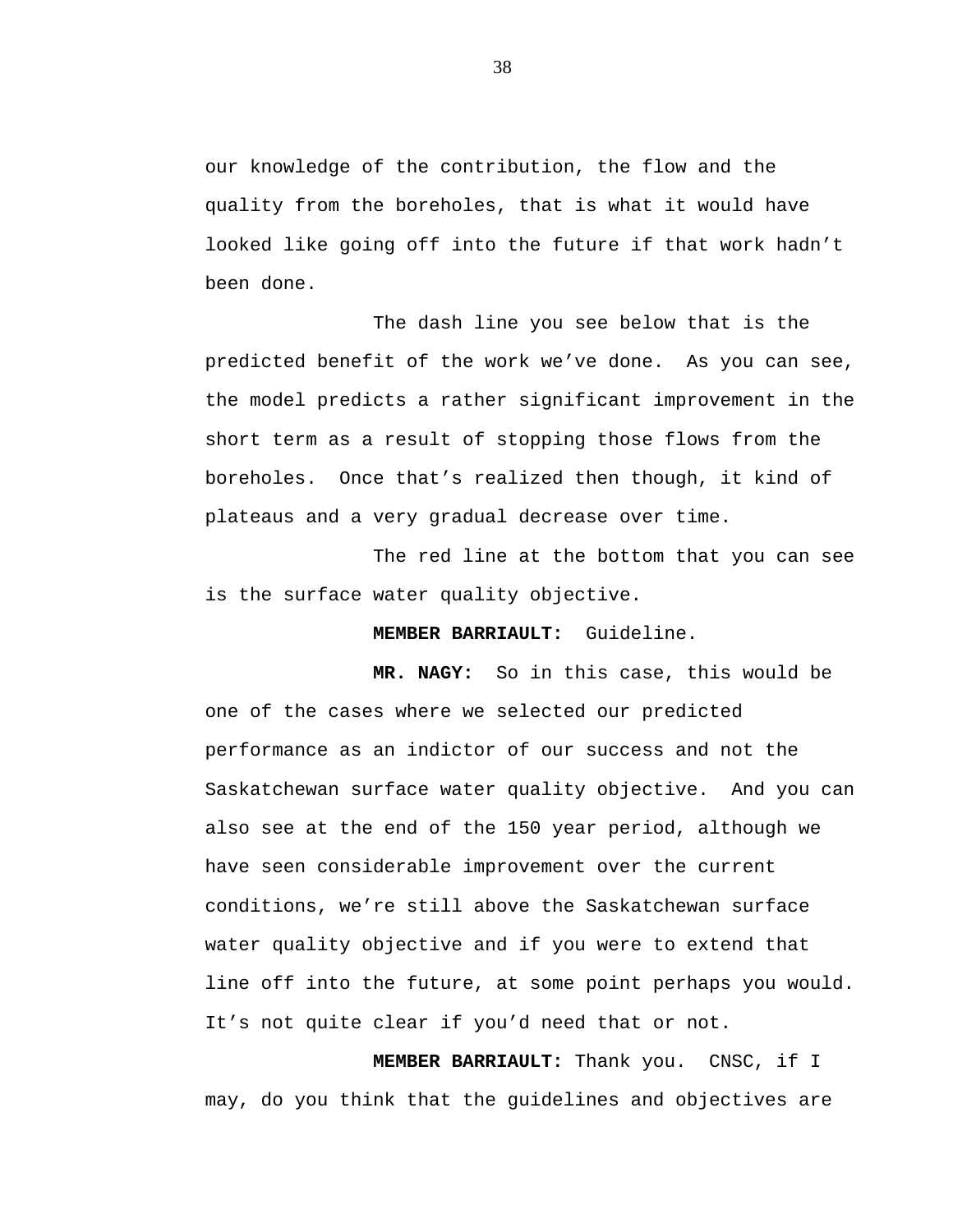sufficiently clear to be monitored as to accomplishments, if you want to by Cameco in terms of cleaning it up?

 **MR. ELDER:** Peter Elder, for the record.

What, and we had actually asked that Cameco give us some sort of measurement so that we can -- looking at, within the uncertainty in the model decide -- two things we're looking at. There are areas in this example that they've shown where they are making a physical change and saying is that physical change having the impact that you thought it would.

So we said you need to give us something to monitor the range you think it's going to be in and to make a decision point on whether you're having the effect or not. So it's not, you know, that we think they've done quite well.

The other one is there are other measuring points where there is no practical way to reduce that by further action. So you're just monitoring the natural recovery of the system. But that's been modelled as well. So we also want to know, are you within your model predictions on the natural recovery?

So when the performance objective is not necessarily the best term in terms of it's not where you're trying to go, it's really saying are you within your range of expected values? If you're not within your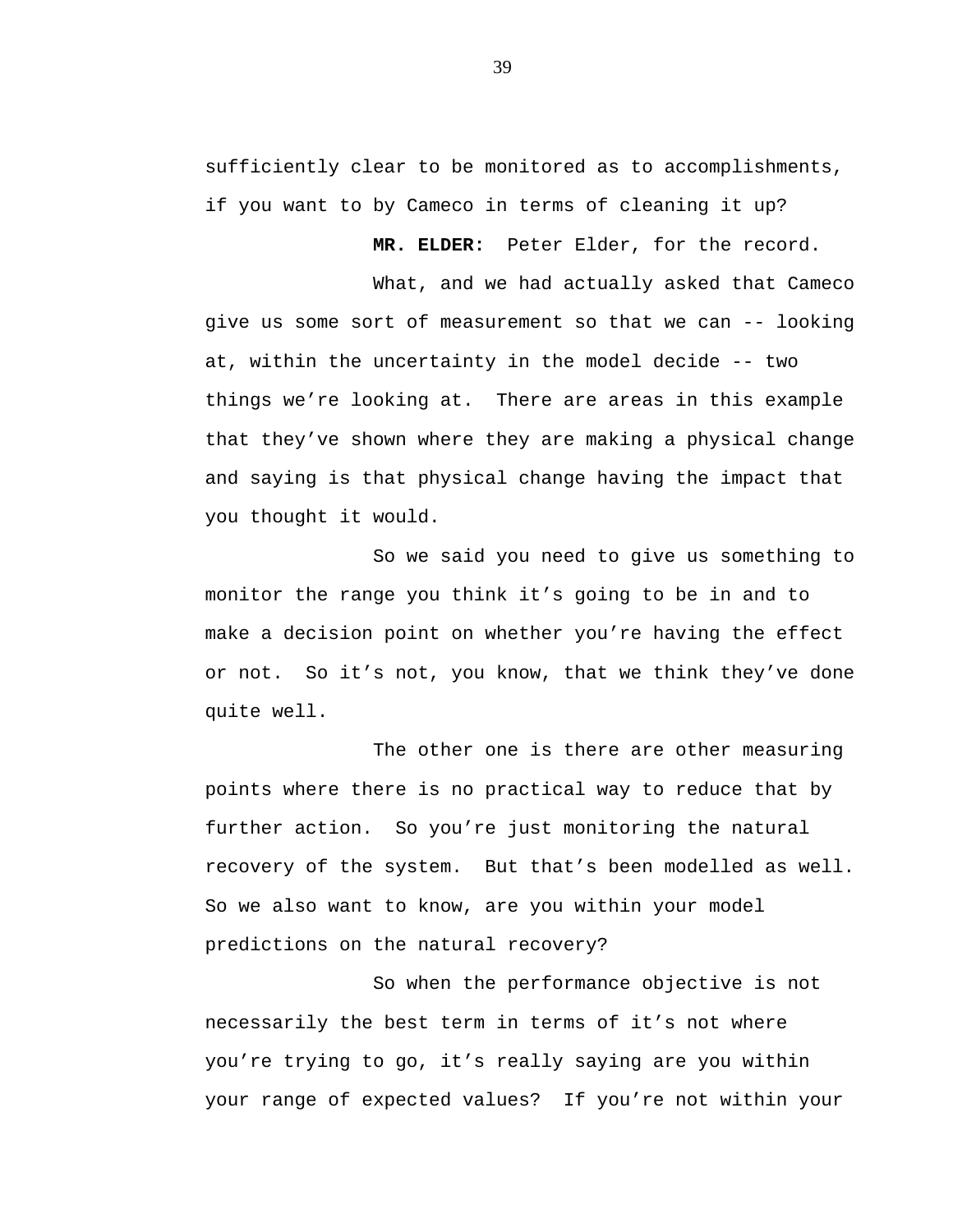range, then there's something wrong with your model and the other thing that may be wrong is that you may -- your risk model may -- the risk there may be greater than we thought they were going to be.

So I'll ask Mike Rinker to talk about what the risks are in the case like this one of being above that surface water quality objective.

**THE CHAIRMAN:** Okay, look I don't want to revisit. We discussed this extensively yesterday. I think what we -- so your graph is very good, it's just missing actuals. Actuals, we would like to trace on this graph not the prediction but the actuals, and then on an annual basis we'll decide how you're performing. Those are all paper models here. What I would like to see unless -- I don't know if you have a couple of actuals in that particular graph or not and I also would like to see the end game and if it takes 200 years or 300 years or a thousand years, I want to know what the model is predicting when you're going to meet the Saskatchewan water guidelines.

I think that's -- and we would like to see it on a property by property so we know when it's going to be ready for institution control. I thought we've agreed that you will try to do this for the next annual report to get some more clarity.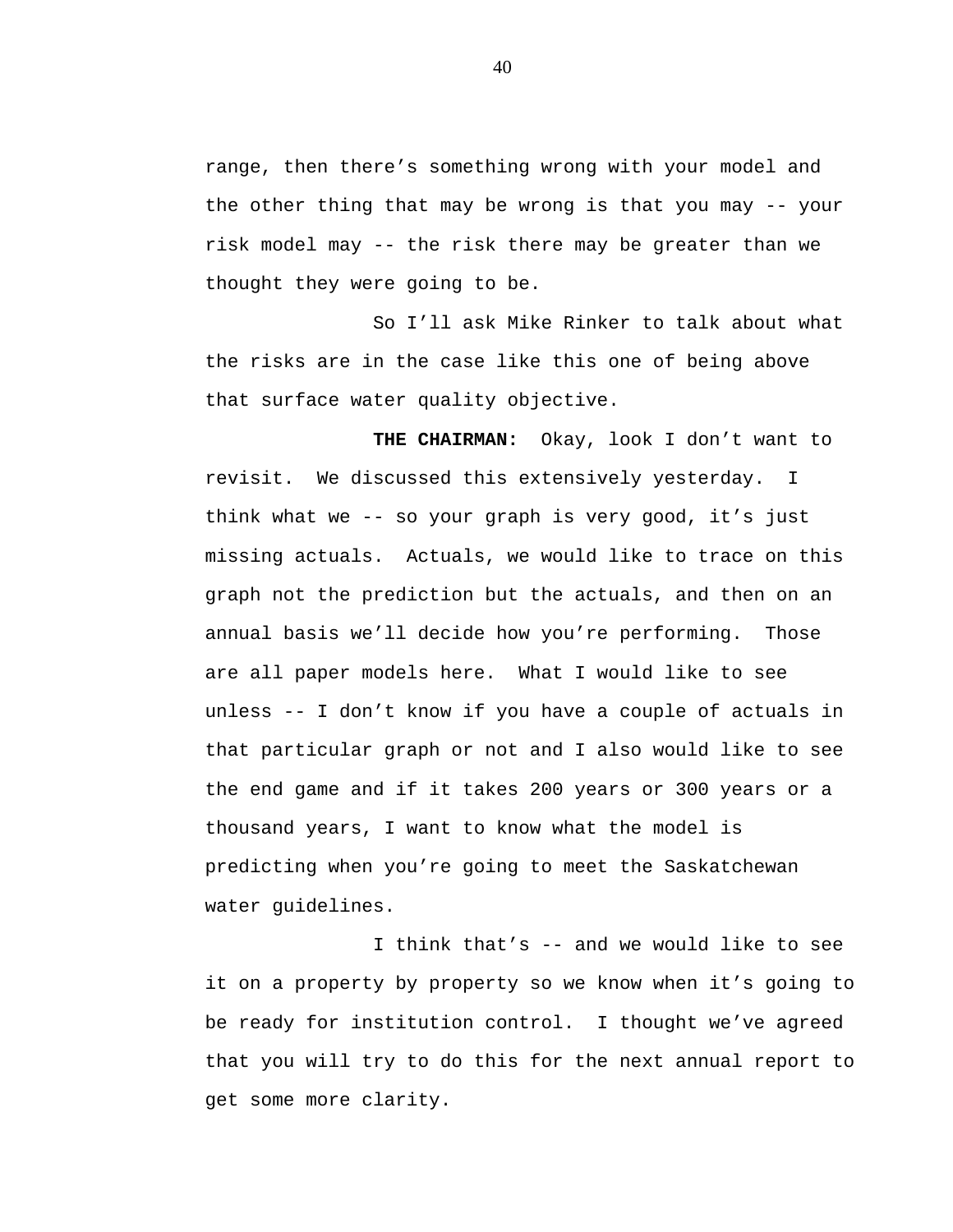So there's a lot of things here that you need to think about and I don't want to start revisiting it now and I'd like to conclude this and move on to the next hearing unless someone has a burning question you must ask now.

 **MEMBER TOLGYESI:** You were asking yesterday some clarification on non-Eldorado mines.

 **THE CHAIRMAN:** The SRC, that's the people who come next.

 **MEMBER VELSHI:** In the annual report - and perhaps Dr. Bender has covered this - but also what the predicted date for transfer is based on your model and how long you expect the stability to be by property would be helpful.

 **THE CHAIRMAN:** Right, okay so. Anybody else, a final statement? If not, thank you, thank you very much.

 **MS. McGEE:** This brings this public hearing to a close. With respect to this matter, I propose that the panel of the Commission confer with regards to the information that has been considered, and then determine if further information is needed or if the panel is ready to proceed with a decision. We will advise accordingly, thank you.

 **THE CHAIRMAN:** We'll take a five minute